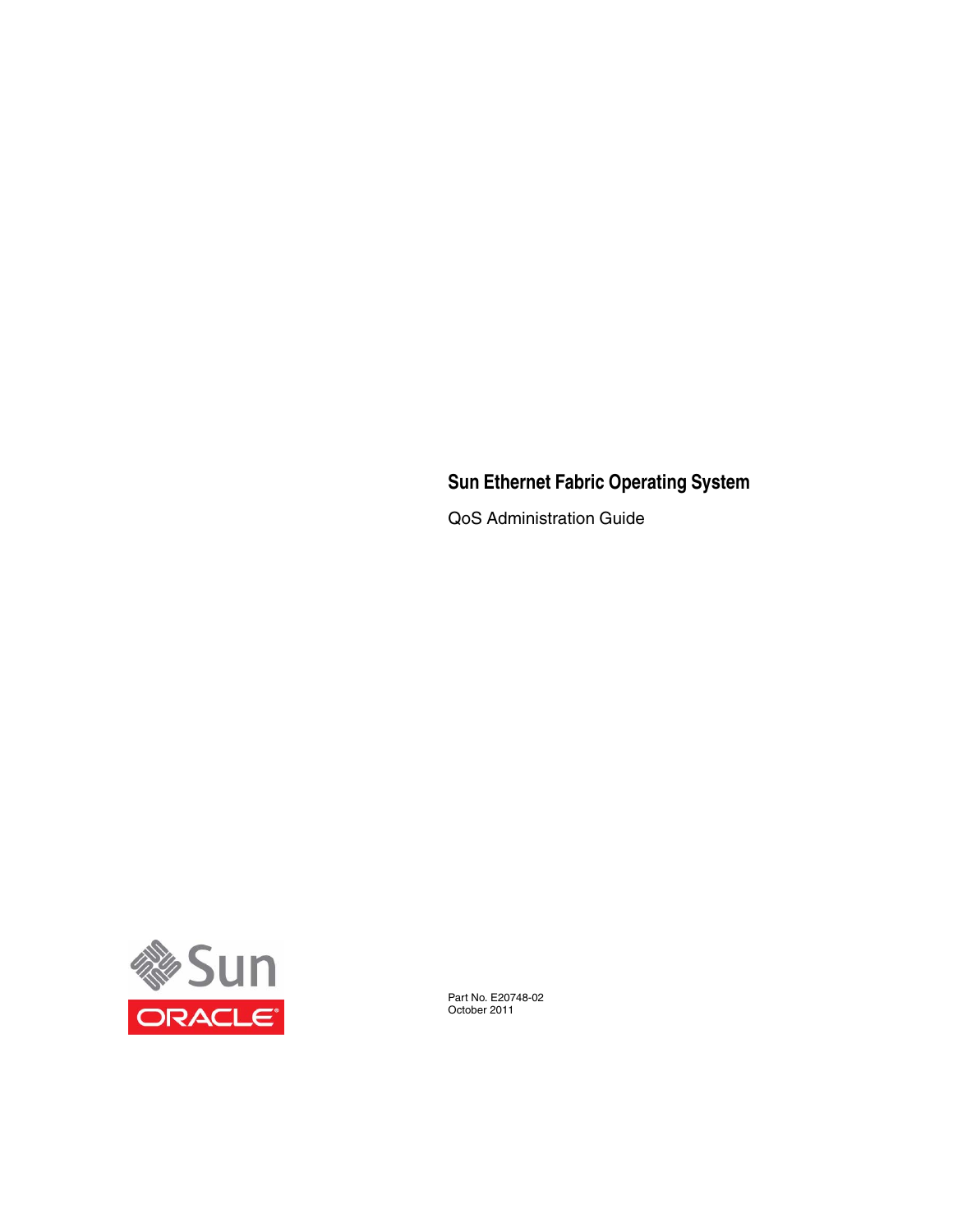Copyright © 2010, 2011, Oracle and/or its affiliates. All rights reserved.

This software and related documentation are provided under a license agreement containing restrictions on use and disclosure and are protected by intellectual property laws. Except as expressly permitted in your license agreement or allowed by law, you may not use, copy, reproduce, translate,<br>broadcast, modify, license, transmit, distribute, exhibit, perform, publis

The information contained herein is subject to change without notice and is not warranted to be error-free. If you find any errors, please report them to us in writing.

If this is software or related software documentation that is delivered to the U.S. Government or anyone licensing it on behalf of the U.S. Government, the following notice is applicable:

U.S. GOVERNMENT RIGHTS Programs, software, databases, and related documentation and technical data delivered to U.S. Government customers are "commercial computer software" or "commercial technical data" pursuant to the applicable Federal Acquisition Regulation and agency-specific<br>supplemental regulations. As such, the use, duplication, disclosure, modification, 52.227-19, Commercial Computer Software License (December 2007). Oracle America, Inc., 500 Oracle Parkway, Redwood City, CA 94065.

This software or hardware is developed for general use in a variety of information management applications. It is not developed or intended for use in any<br>inherently dangerous applications, including applications which may applications, then you shall be responsible to take all appropriate fail-safe, backup, redundancy, and other measures to ensure its safe use. Oracle Corporation and its affiliates disclaim any liability for any damages caused by use of this software or hardware in dangerous applications.

Oracle and Java are registered trademarks of Oracle and/or its affiliates. Other names may be trademarks of their respective owners.

Intel and Intel Xeon are trademarks or registered trademarks of Intel Corporation. All SPARC trademarks are used under license and are trademarks or<br>registered trademarks of SPARC International, Inc. AMD, Opteron, the AMD Advanced Micro Devices. UNIX is a registered trademark of The Open Group.

This software or hardware and documentation may provide access to or information on content, products, and services from third parties. Oracle Corporation and its affiliates are not responsible for and expressly disclaim all warranties of any kind with respect to third-party content, products, and services. Oracle Corporation and its affiliates will not be responsible for any loss, costs, or damages incurred due to your access to or use of third-party content, products, or services.

Copyright © 2010, 2011, Oracle et/ou ses affiliés. Tous droits réservés.

Ce logiciel et la documentation qui l'accompagne sont protégés par les lois sur la propriété intellectuelle. Ils sont concédés sous licence et soumis à des<br>restrictions d'utilisation et de divulgation. Sauf disposition de

Les informations fournies dans ce document sont susceptibles de modification sans préavis. Par ailleurs, Oracle Corporation ne garantit pas qu'elles soient exemptes d'erreurs et vous invite, le cas échéant, à lui en faire

Si ce logiciel, ou la documentation qui l'accompagne, est concédé sous licence au Gouvernement des Etats-Unis, ou à toute entité qui délivre la licence de ce logiciel ou l'utilise pour le compte du Gouvernement des Etats-Unis, la notice suivante s'applique :

U.S. GOVERNMENT RIGHTS. Programs, software, databases, and related documentation and technical data delivered to U.S. Government customers are "commercial computer software" or "commercial technical data" pursuant to the applicable Federal Acquisition Regulation and agency-specific supplemental regulations. As such, the use, duplication, disclosure, modification, and adaptation shall be subject to the restrictions and license terms set forth in the applicable Government contract, and, to the extent applicable by the terms of the Government contract, the additional rights set forth in FAR<br>52.227-19, Commercial Computer Software License (December 2007). Or

Ce logiciel ou matériel a été développé pour un usage général dans le cadre d'applications de gestion des informations. Ce logiciel ou matériel n'est pas<br>conçu ni n'est destiné à être utilisé dans des applications à risque utilisez ce logiciel ou matériel dans le cadre d'applications dangereuses, il est de votre responsabilité de prendre toutes les mesures de secours, de<br>sauvegarde, de redondance et autres mesures nécessaires à son utilisati déclinent toute responsabilité quant aux dommages causés par l'utilisation de ce logiciel ou matériel pour ce type d'applications.

Oracle et Java sont des marques déposées d'Oracle Corporation et/ou de ses affiliés.Tout autre nom mentionné peut correspondre à des marques appartenant à d'autres propriétaires qu'Oracle.

Intel et Intel Xeon sont des marques ou des marques déposées d'Intel Corporation. Toutes les marques SPARC sont utilisées sous licence et sont des<br>marques ou des marques déposées de SPARC International, Inc. AMD, Opteron,

Ce logiciel ou matériel et la documentation qui l'accompagne peuvent fournir des informations ou des liens donnant accès à des contenus, des produits et des services émanant de tiers. Oracle Corporation et ses affiliés déclinent toute responsabilité ou garantie expresse quant aux contenus, produits ou services émanant de tiers. En aucun cas, Oracle Corporation et ses affiliés ne sauraient être tenus pour responsables des pertes subies, des coûts occasionnés ou des dommages causés par l'accès à des contenus, produits ou services tiers, ou à leur utilisation.



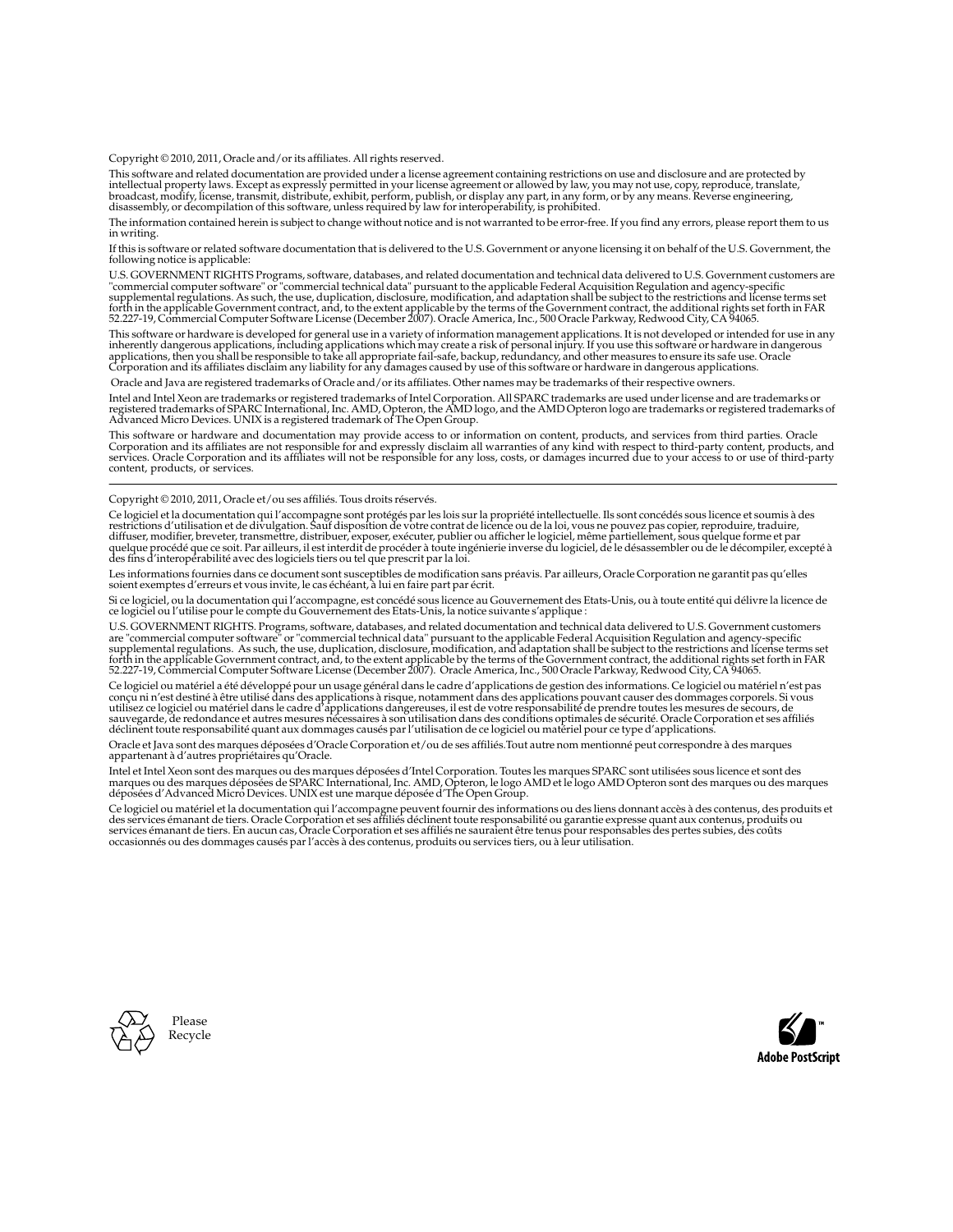### **Contents**

#### **[Using This Documentation 1](#page-4-0)**

[Related Documentation 1](#page-4-1)

[Acronyms and Abbreviations](#page-5-0) 2

[CLI Command Modes](#page-5-1) 2

[Feedback](#page-6-0) 3

[Support and Accessibility 3](#page-6-1)

#### **[Configuration Overview](#page-8-0) 5**

[QoS Management Architectures 5](#page-8-1)

#### **[Configuring QoS](#page-10-0) 7**

[Introduction 7](#page-10-1)

[Classifying and Conditioning Ingress Traffic 7](#page-10-2)

- ▼ [Define an ACL and Access Group 8](#page-11-0)
- ▼ [Define TCP and UDP Traffic 9](#page-12-0)
- ▼ [Define VLAN Tagged Packets 1](#page-14-0)1
- ▼ [Define Incoming Packet Priorities](#page-15-0) 12
- ▼ [Define the Traffic Classes](#page-16-0) 13
- ▼ [Set the Rate and Burst Tolerance of a Traffic Stream 1](#page-19-0)6
- ▼ [Set up the Ingress Policy](#page-20-0) 17

[Classifying and Scheduling Egress Class Traffic](#page-23-0) 20

- ▼ [Define the Egress Scheduler Behavior 2](#page-23-1)0
- ▼ [Define a General Shaper](#page-24-0) 21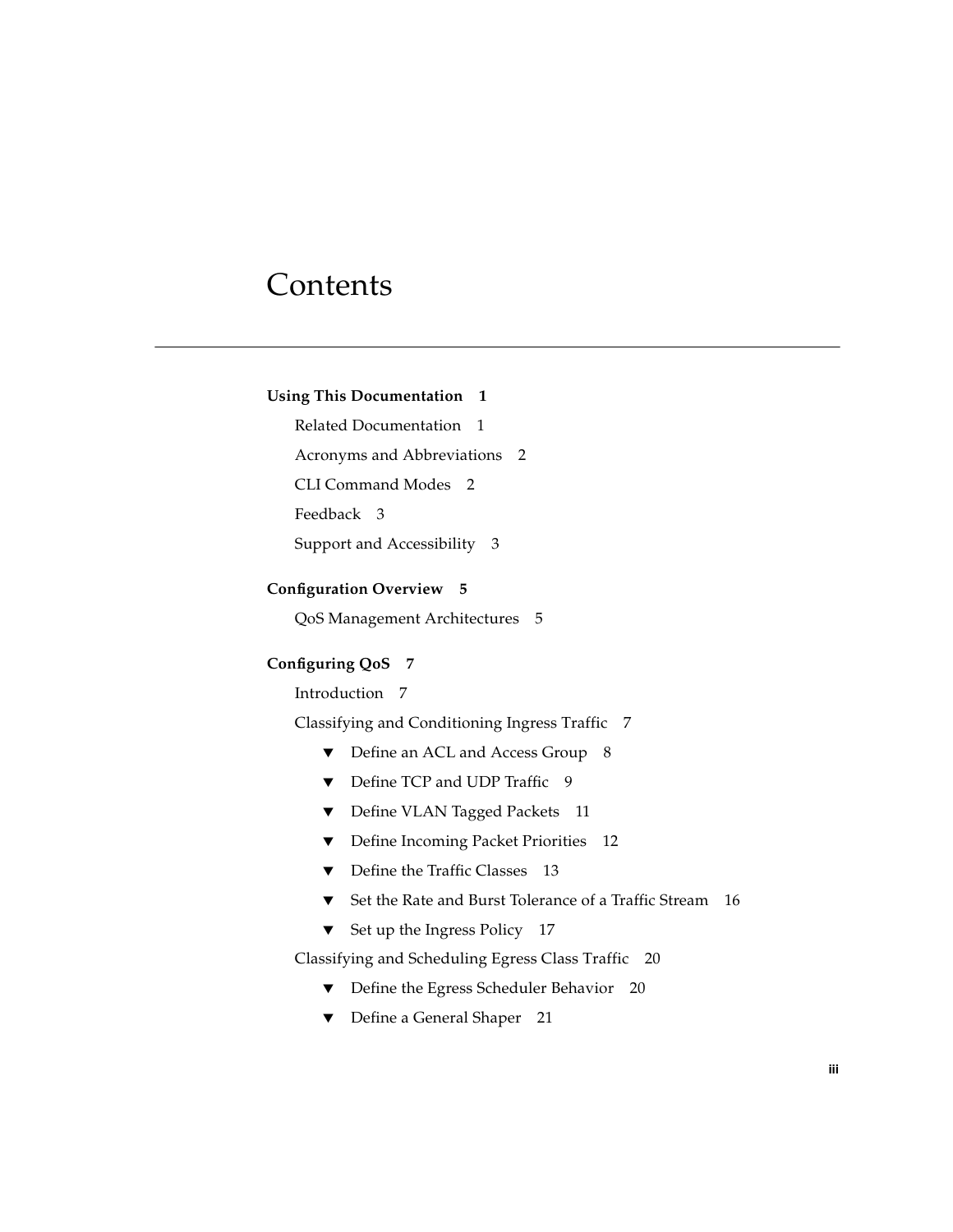▼ [Insatiate Egress Queues](#page-24-1) 21

[Mapping Ingress Traffic to Egress Class](#page-25-0) 22

▼ [Map Ingress Traffic to Egress Class](#page-26-0) 23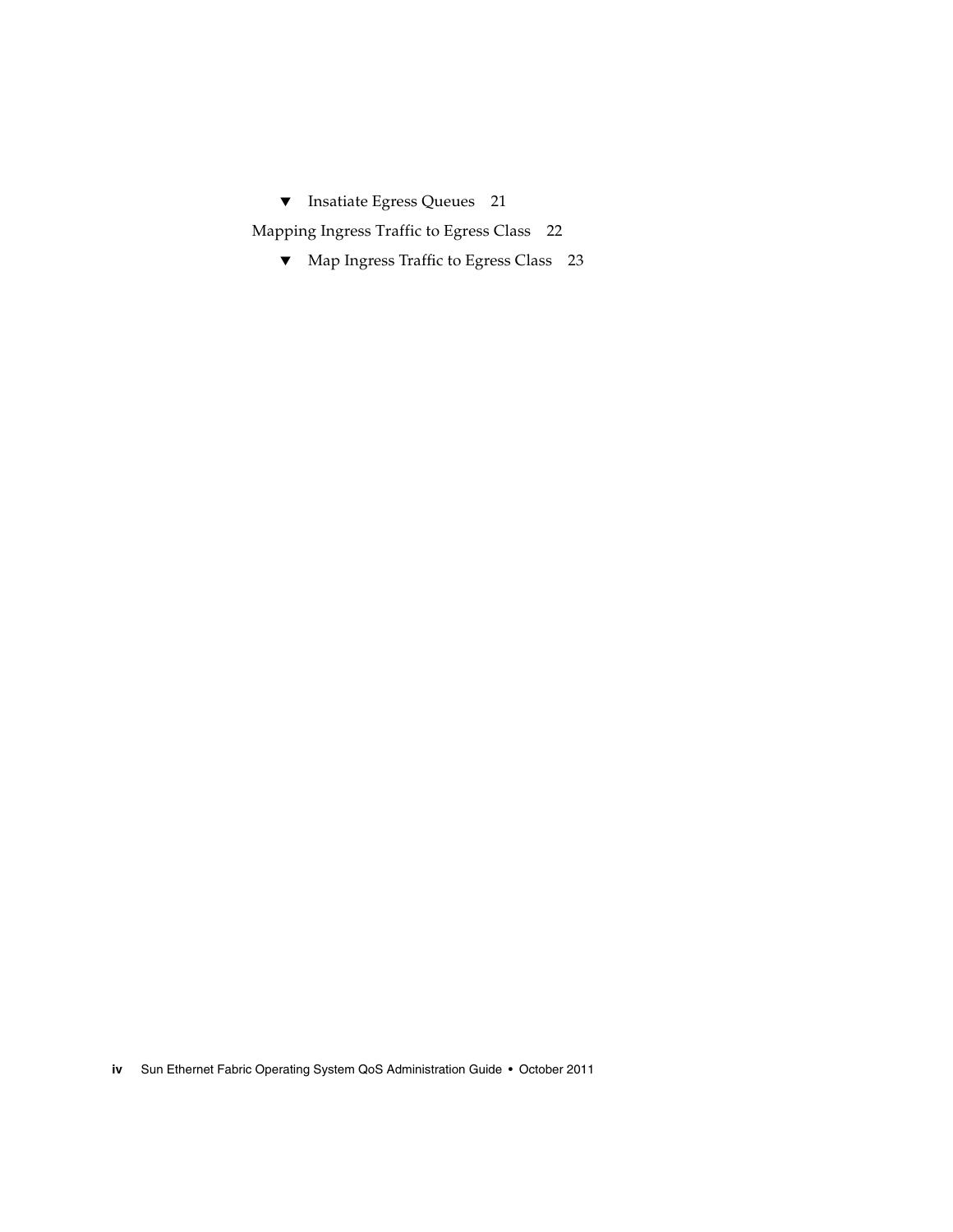# <span id="page-4-0"></span>Using This Documentation

Oracle's QoS management architectures in the SEFOS hardware are based on the IETF Differentiated Service Architecture. This document describes the basic tasks to configure QoS in either hardware environment.

- ["Related Documentation" on page 1](#page-4-1)
- ["Acronyms and Abbreviations" on page 2](#page-5-0)
- ["CLI Command Modes" on page 2](#page-5-1)
- ["Feedback" on page 3](#page-6-0)
- ["Support and Accessibility" on page 3](#page-6-1)

## Related Documentation

<span id="page-4-1"></span>

| <b>Documentation</b>                                         | Links                                                                     |
|--------------------------------------------------------------|---------------------------------------------------------------------------|
| All Oracle products                                          | http://oracle.com/documentation                                           |
| Sun Blade 6000<br>Ethernet Switched<br>NEM 24p 10GbE         | http://www.oracle.com/pls/topic/lookup?ctx=SB6K-24p-10GbE                 |
| Switch 72p                                                   | Sun Network 10GbE http://www.oracle.com/pls/topic/lookup?ctx=SN-10GbE-72p |
| Sun Blade 6000<br>modular system                             | http://www.oracle.com/pls/topic/lookup?ctx=sb6000                         |
| Oracle Integrated<br>Lights Out Manager<br>(Oracle ILOM) 3.0 | http://www.oracle.com/pls/topic/lookup?ctx=ilom30                         |

For detailed information about the commands and options described in this document, refer to the *Sun Ethernet Fabric Operating System CLI Base Reference Manual*.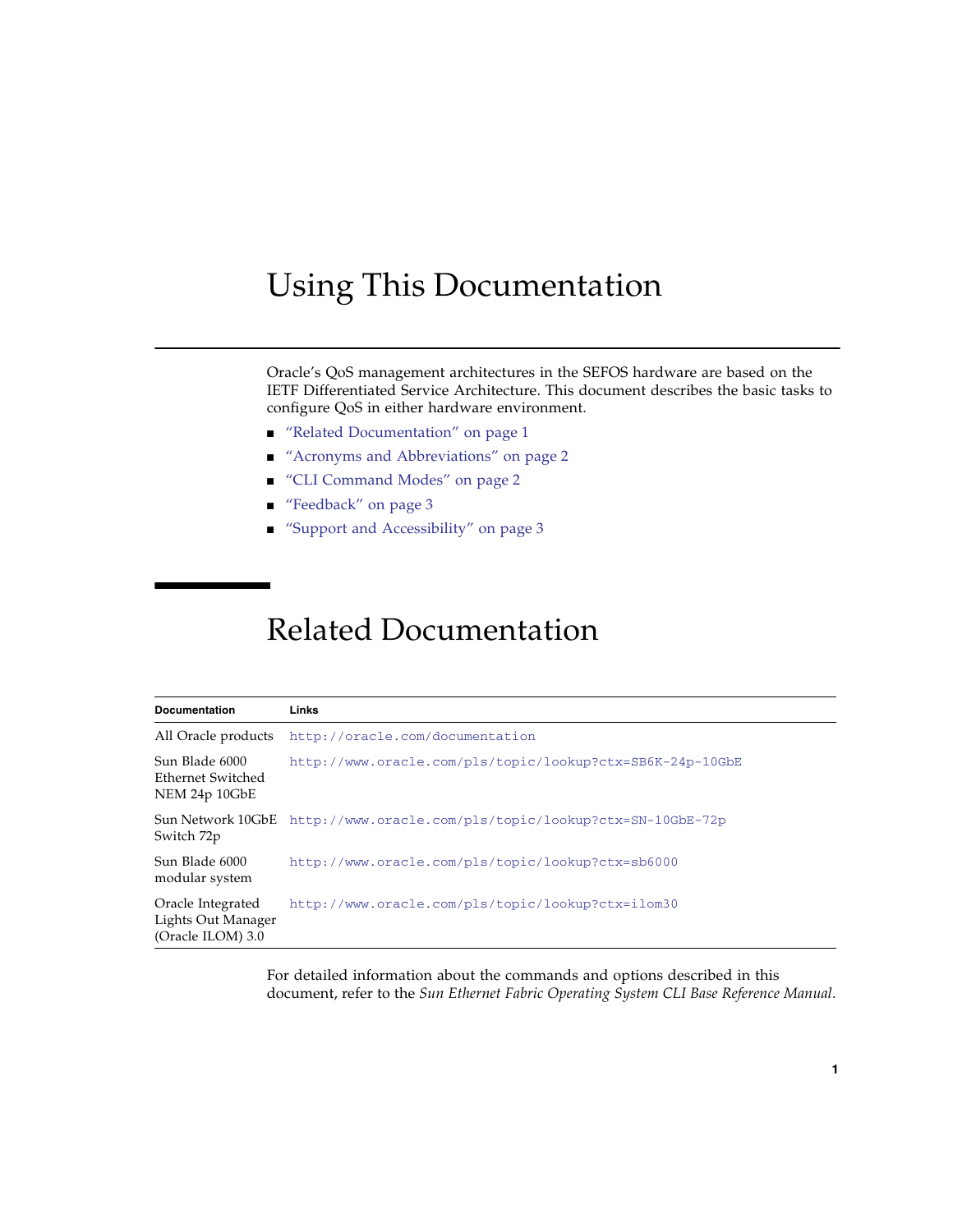# <span id="page-5-0"></span>Acronyms and Abbreviations

| <b>Acronym or Abbreviation</b> | <b>Explanation</b>                   |
|--------------------------------|--------------------------------------|
| ACL                            | Access control list                  |
| <b>IETF</b>                    | Internet Engineering Task Force      |
| IP                             | <b>Internet Protocol</b>             |
| <b>NEM</b>                     | Network express module               |
| QoS                            | Quality of service                   |
| <b>SEFOS</b>                   | Sun Ethernet Fabric Operating System |
| <b>TCP</b>                     | <b>Transmission Control Protocol</b> |
| <b>UDP</b>                     | User Datagram Protocol               |
| VLAN                           | Virtual LAN                          |

# <span id="page-5-1"></span>CLI Command Modes

The following table lists the configuration modes used in this document with their access and exit methods.

| <b>Command Mode Access Method</b> |                                                                                          | Prompt | <b>Exit Method</b>                                                        |
|-----------------------------------|------------------------------------------------------------------------------------------|--------|---------------------------------------------------------------------------|
| User EXEC                         | Access SEFOS from Oracle ILOM SEFOS><br>with read-only rights (privilege<br>$level 1$ ). |        | Use the logout or exit<br>command to return to the<br>Oracle ILOM prompt. |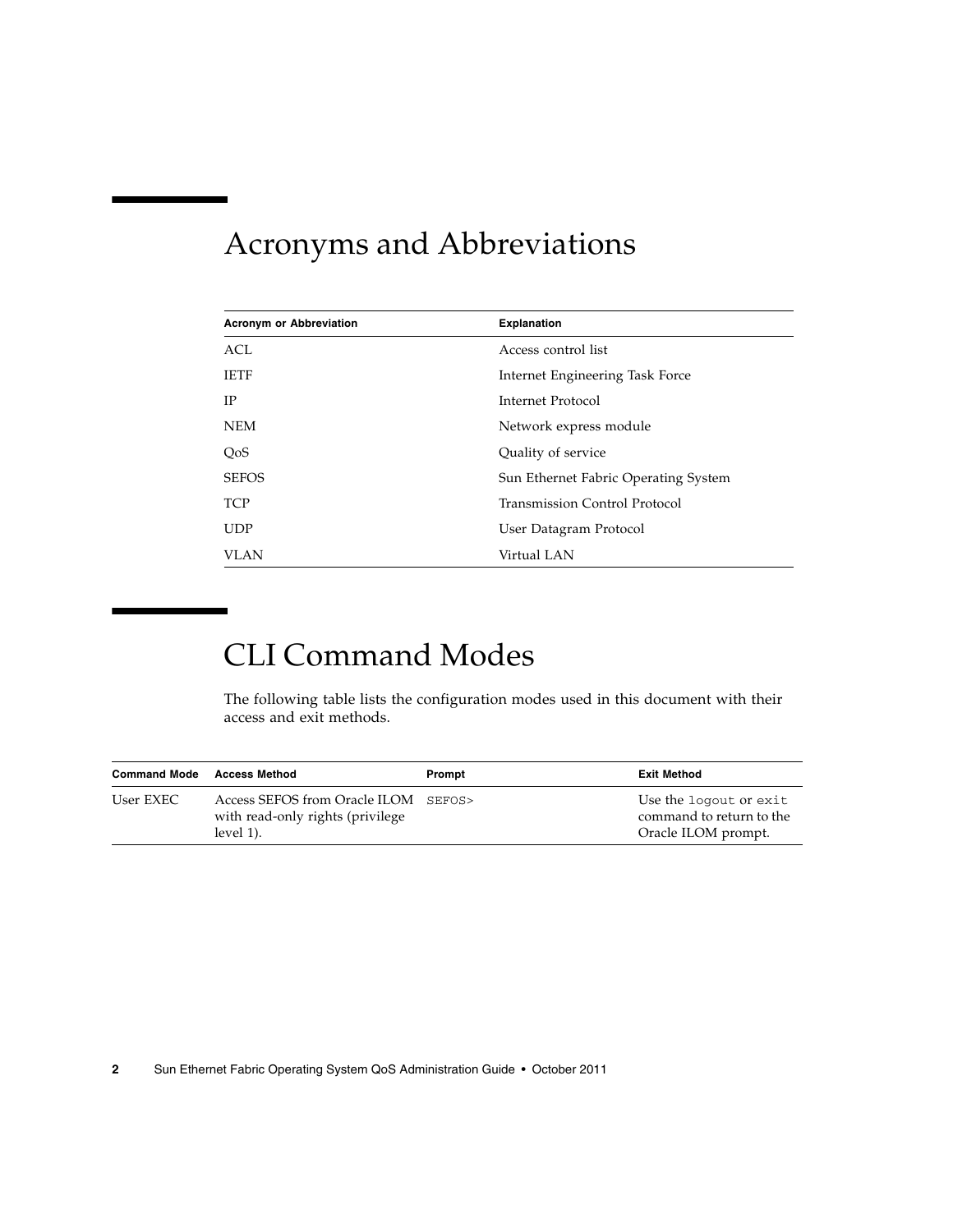| <b>Command Mode</b>        | <b>Access Method</b>                                                                            | Prompt               | <b>Exit Method</b>                                                                                                                    |
|----------------------------|-------------------------------------------------------------------------------------------------|----------------------|---------------------------------------------------------------------------------------------------------------------------------------|
| Privileged<br>EXEC         | Access SEFOS from Oracle ILOM<br>with full administrative rights<br>(privilege level 15).       | SEFOS#               | Use the logout or exit<br>command to return to the<br>Oracle ILOM prompt.                                                             |
| Global<br>Configuration    | From User EXEC mode, use the<br>enable command.                                                 | $SEFOS (confiq)$ #   | Use the end command to<br>return to Privileged<br>EXEC mode.                                                                          |
| Interface<br>Configuration | From Global Configuration<br>mode, use the interface<br>interface-type<br>interface-id command. | $SEFOS(confiq-if)$ # | Use the exit command<br>to return to Global<br>Configuration mode, or<br>use the end command to<br>return to Privileged<br>EXEC mode. |

# <span id="page-6-0"></span>Feedback

Provide feedback on this documentation at:

<http://www.oracle.com/goto/docfeedback>

# Support and Accessibility

<span id="page-6-1"></span>

| <b>Description</b>                                     | Links                                                       |
|--------------------------------------------------------|-------------------------------------------------------------|
| Access electronic support<br>through My Oracle Support | http://support.oracle.com                                   |
|                                                        | For hearing impaired:                                       |
|                                                        | http://www.oracle.com/accessibility/support.html            |
| Learn about Oracle's<br>commitment to accessibility    | http://www.oracle.com/us/corporate/accessibility/index.html |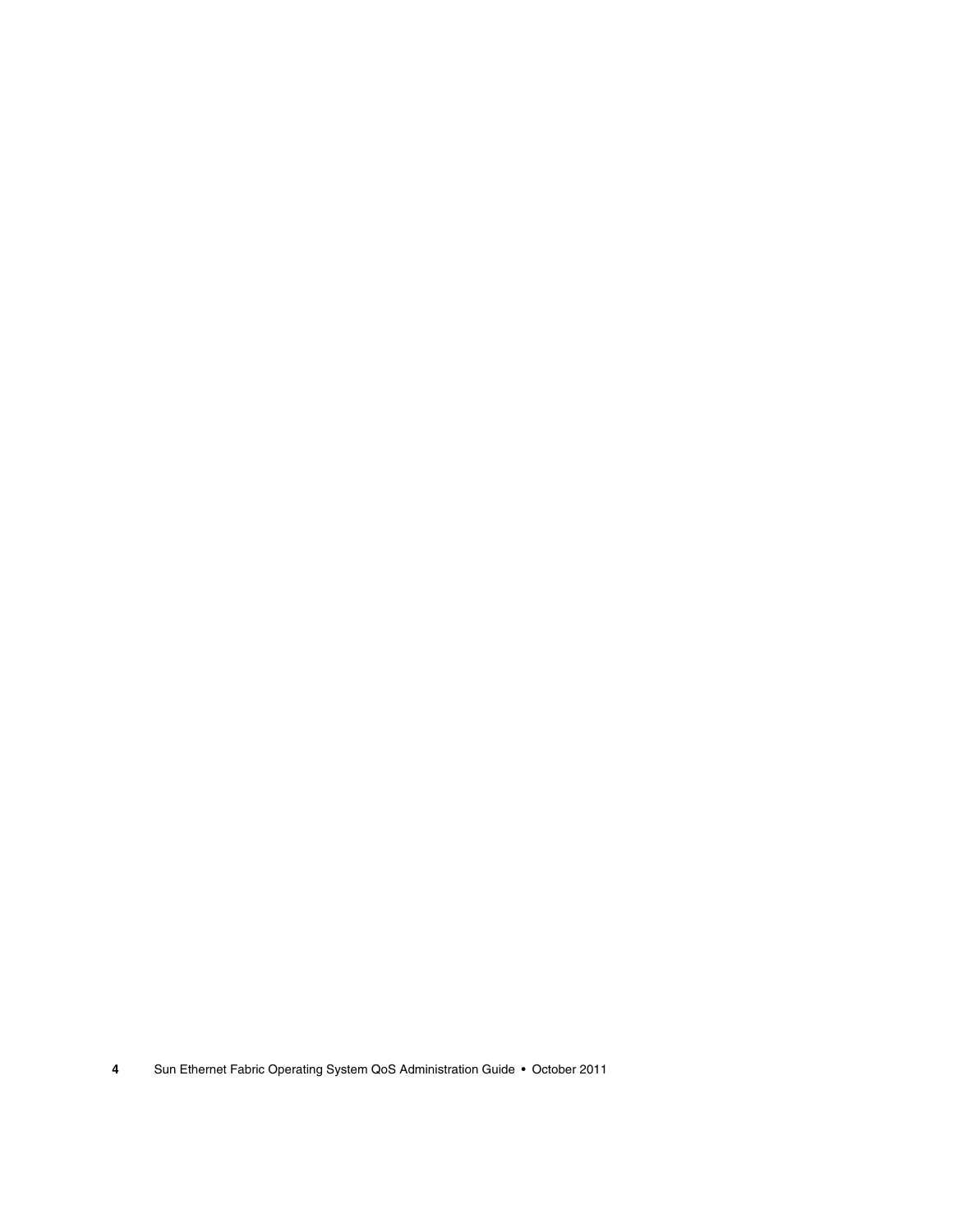# <span id="page-8-0"></span>Configuration Overview

This section describes the QoS management architectures:

■ ["QoS Management Architectures" on page 5](#page-8-1)

## <span id="page-8-1"></span>QoS Management Architectures

The QoS management architectures in the SEFOS hardware are based on the IETF Differentiated Service Architecture. However, in this architecture, routing and forwarding are decoupled from the QoS configuration.



In the following illustration, the arrows indicate the order of the scripts to be entered.

The following illustration shows a Layer 2 network. There are four down-stream ports and one up-link port. The traffic should be separated into different queues on the up-link. IP traffic from port 0/2 is separated into two classes: one for UDP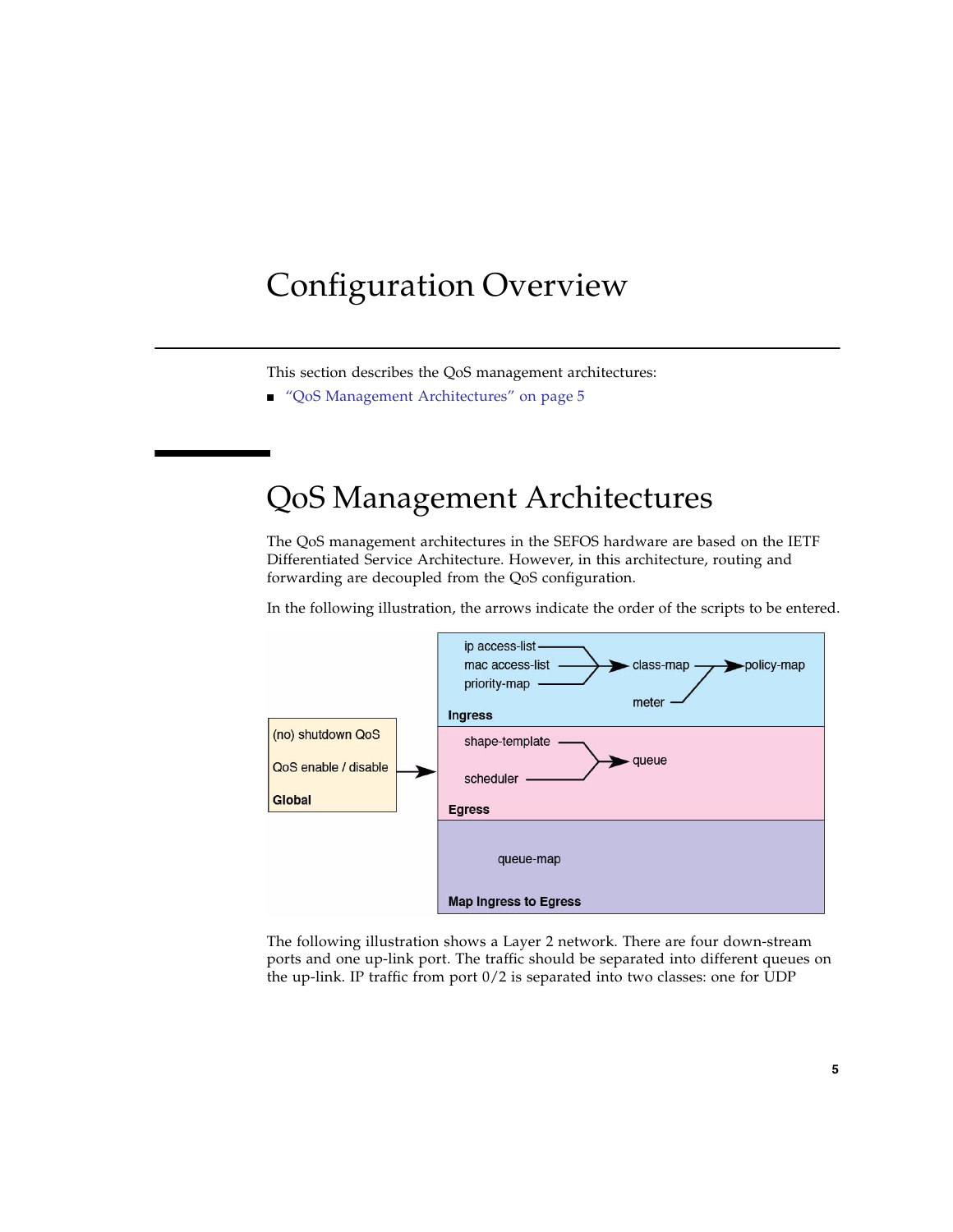packets and one for TCP packets. At port 0/3, VLAN 1000 frames are grouped into one class. At port 0/4, the priority of VLAN frames is changed to 3. In this example, the egress queue is different than the default queue for priority 3.



The layer 2 network is configured by the following commands:

```
SEFOS# configure terminal
SEFOS(config)# vlan 1000
SEFOS(config-vlan)# ports extreme-ethernet 0/1-5
SEFOS(config-vlan)# exit
SEFOS(config)# no shutdown qos
SEFOS(config)# qos enable
SEFOS(config)# exit
SEFOS# show qos global info
QoS Global Information
----------------------
System Control : Start
System Status : Enable
Rate Unit : kbps
Rate Granularity : 64
Trace Flag : 0
```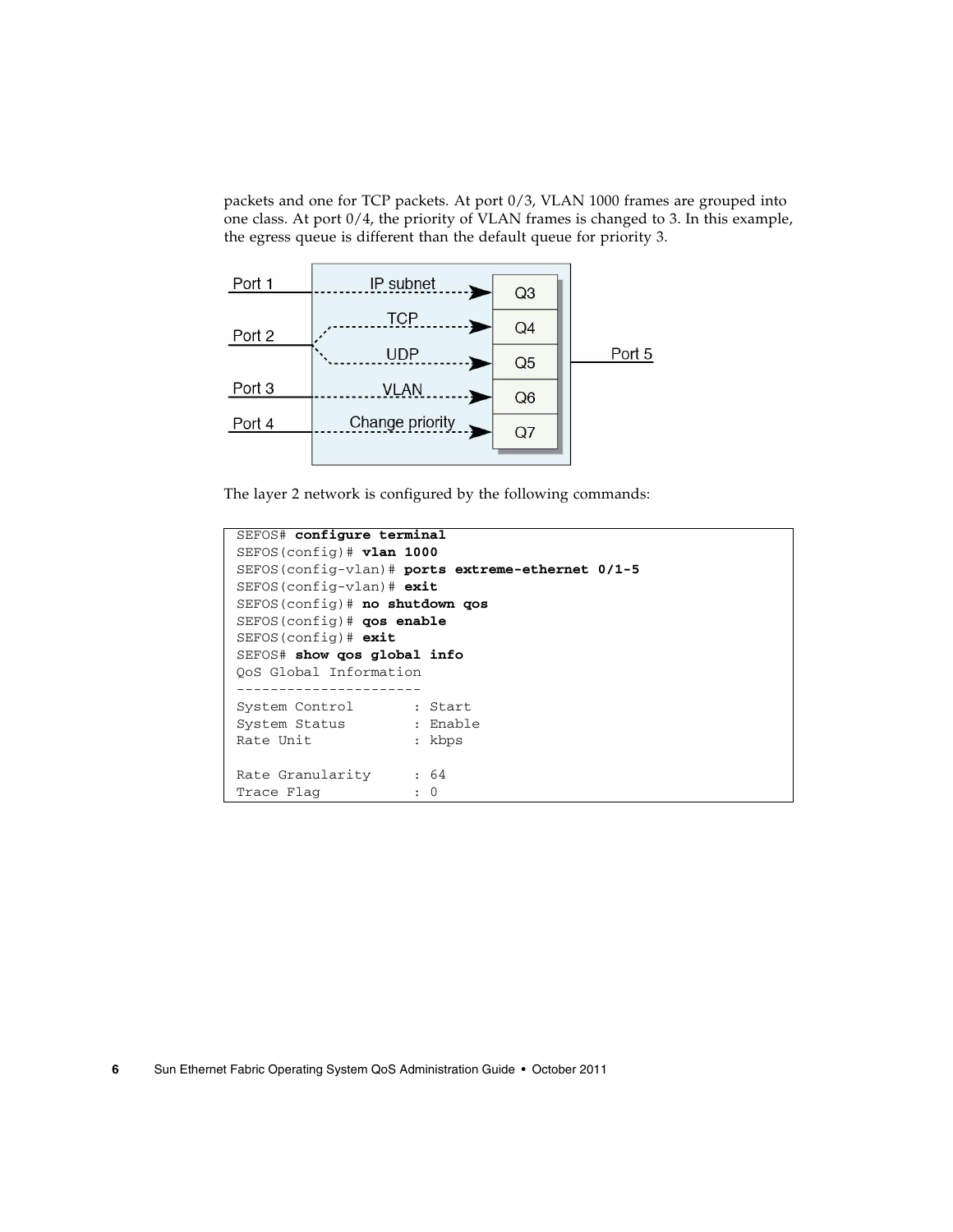# <span id="page-10-0"></span>Configuring QoS

These topics explain how to configure QoS on a Sun Blade 6000 Ethernet Switched NEM 24p 10GbE.

- ["Introduction" on page 7](#page-10-1)
- ["Classifying and Conditioning Ingress Traffic" on page 7](#page-10-2)
- ["Classifying and Scheduling Egress Class Traffic" on page 20](#page-23-0)
- ["Mapping Ingress Traffic to Egress Class" on page 22](#page-25-0)

## <span id="page-10-1"></span>Introduction

Configuring QoS involves the following three steps:

- 1. Classifying and conditioning the ingress traffic of interest.
- 2. Configuring the egress port queuing and scheduling.
- 3. Mapping the ingress traffic to egress queues.

# <span id="page-10-2"></span>Classifying and Conditioning Ingress Traffic

The first step in the configuration process involves defining the packet stream and determining how to condition it. This section includes examples of CLI commands that you can use to set up the classification and conditioning. Note that you must apply ACLs to an interface.

The following topics show how to classify and condition ingress traffic:

■ ["Define an ACL and Access Group" on page 8](#page-11-0)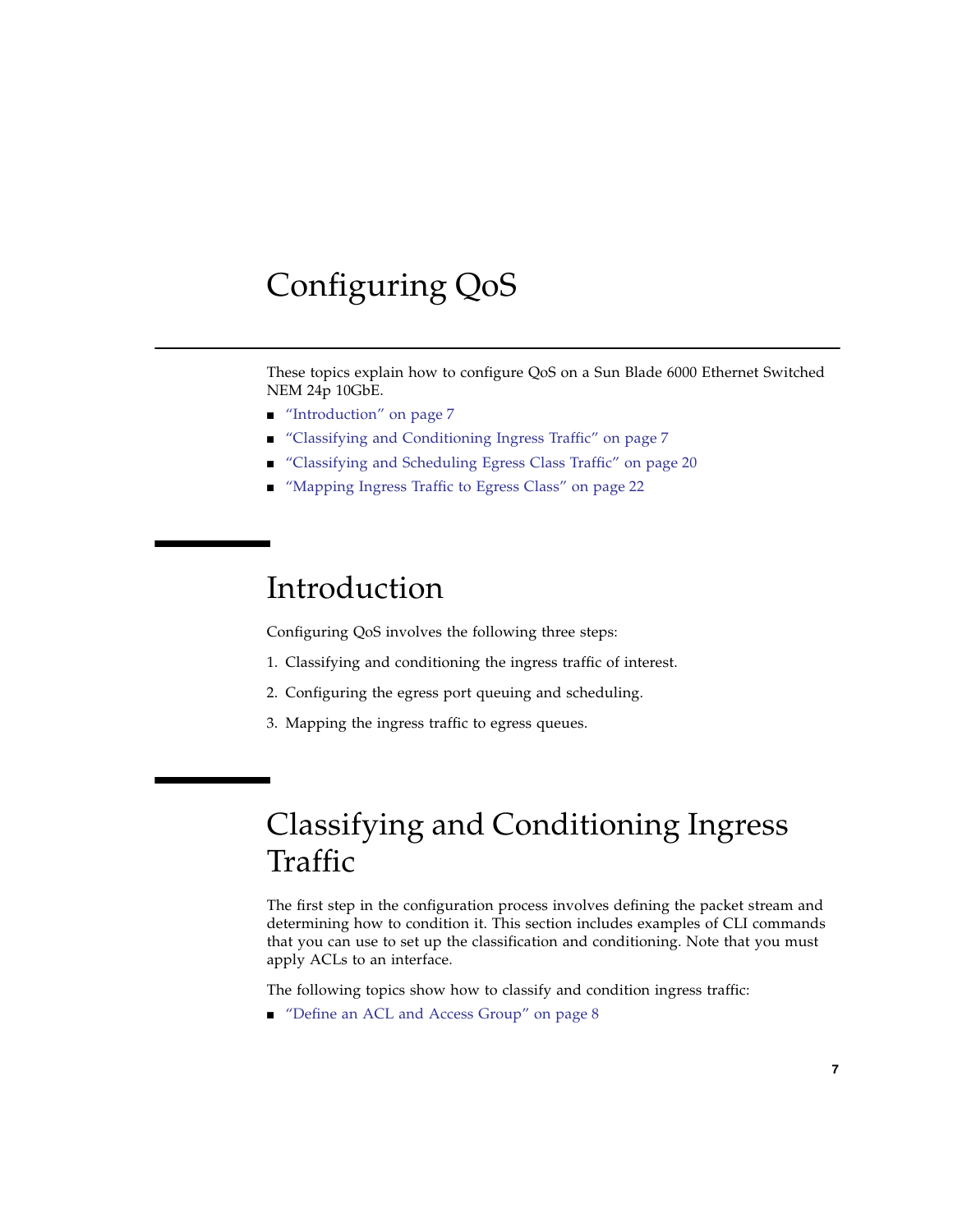- ["Define TCP and UDP Traffic" on page 9](#page-12-0)
- ["Define VLAN Tagged Packets" on page 11](#page-14-0)
- ["Define Incoming Packet Priorities" on page 12](#page-15-0)
- ["Define the Traffic Classes" on page 13](#page-16-0)
- ["Set the Rate and Burst Tolerance of a Traffic Stream" on page 16](#page-19-0)
- ["Set up the Ingress Policy" on page 17](#page-20-0)

#### <span id="page-11-0"></span>▼ Define an ACL and Access Group

**1. Define an access list to capture source from a subnet.**

```
SEFOS# configure terminal
SEFOS(config)# ip access-list extended 200
SEFOS(config-ext-nacl)# permit ip 10.123.1.0 255.255.255.0 any
SEFOS(config-ext-nacl)# exit
SEFOS(config)# ip access-list extended 210
SEFOS(config-ext-nacl)# permit ip any any
SEFOS(config-ext-nacl)# exit
```
**2. Apply the ACL to interface** 0/1**.**

```
SEFOS(config)# interface extreme-ethernet 0/1
SEFOS(config-if)# ip access-group 200 in
SEFOS(config-if)# ip access-group 210 in
SEFOS(config-if)# end
```
**3. Review the access list information for** ip 200**.**

```
SEFOS# show access-lists ip 200
Extended IP Access List 200
-----------------------------
Filter Priority : 1<br>
Filter Protocol Type : ANY
Filter Protocol Type \qquad : ANY
IP address Type : IPV4
Source IP address : 10.123.1.0
Source IP address mask : 255.255.255.0
Source IP Prefix Length : 24
Destination IP address : 0.0.0.0
Destination IP address mask : 0.0.0.0
Destination IP Prefix Length : 0
Flow Identifier : 0
In Port List : Ex0/1
Out Port List : NIL
```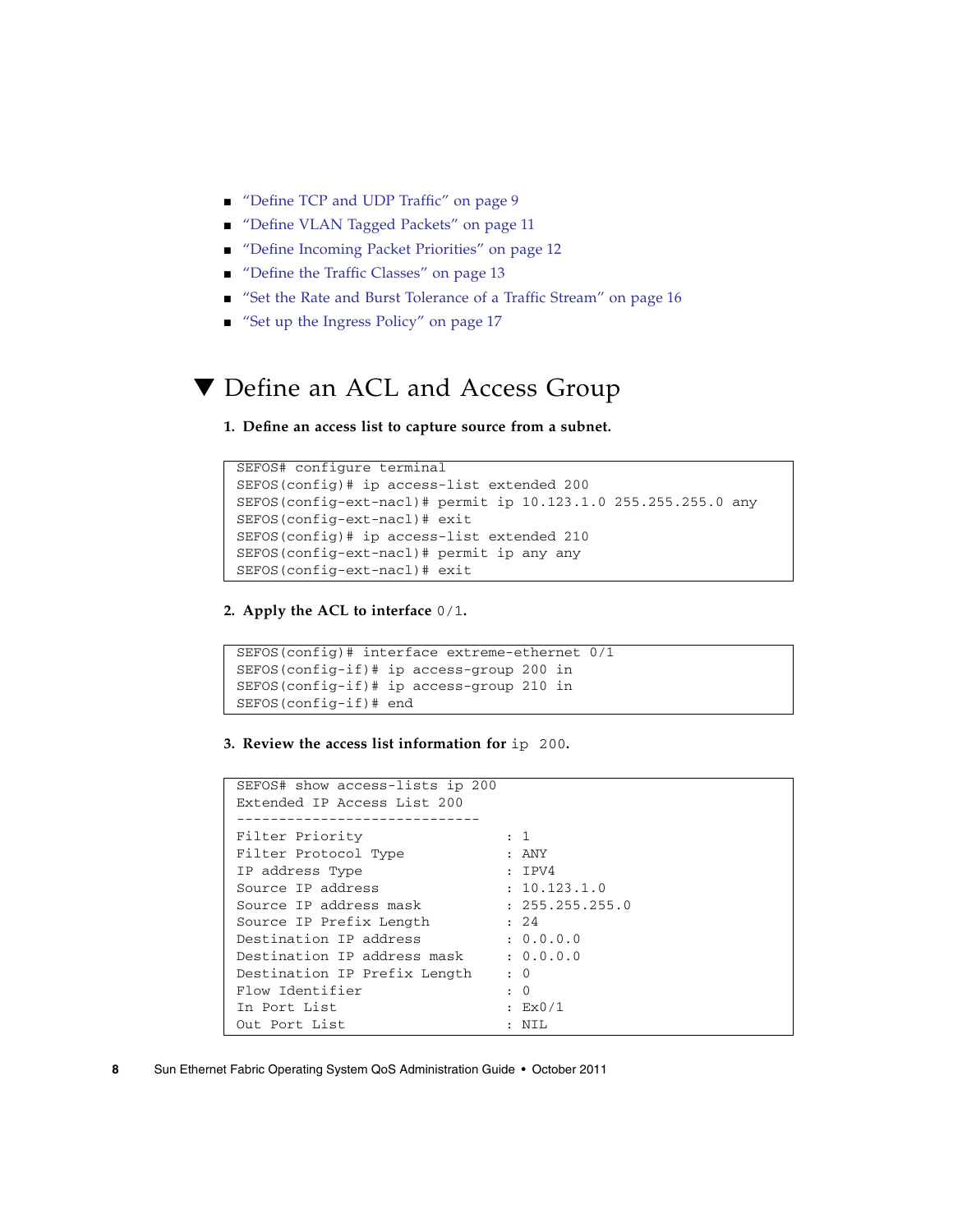| Filter TOS    | : NIL    |
|---------------|----------|
| Filter DSCP   | : NIL    |
| Filter Action | : Permit |
| Status        | : Active |

**4. Review the access list information for** ip 210**.**

```
SEFOS# show access-lists ip 210
Extended IP Access List 210
-----------------------------
Filter Priority : 1
Filter Protocol Type : ANY
IP address Type : IPV4
Source IP address : 0.0.0.0Source IP address mask : 0.0.0.0Source IP Prefix Length : 0
Destination IP address : 0.0.0.0
Destination IP address mask : 0.0.0.0
Destination IP Prefix Length : 0
Flow Identifier : 0
In Port List : Ex0/1
Out Port List : NIL
Filter TOS : NIL
Filter DSCP : NIL
Filter Action : Permit
Status : Active
```
### <span id="page-12-0"></span>▼ Define TCP and UDP Traffic

You can define TCP and UDP traffic from a given subnet. Both rules are applied to interface 0/2. This application enables traffic to be separated from one port into two classes, then enqueued to separate queues on egress.

**1. Use the** ip access-list **and** ip access-group **commands to define the TCP and UDP traffic.**

```
SEFOS# configure terminal
SEFOS(config)# ip access-list extended 101
SEFOS(config-ext-nacl)# permit tcp 10.123.1.0 255.255.255.0 any
SEFOS(config-ext-nacl)# exit
SEFOS(config)# ip access-list extended 102
SEFOS(config-ext-nacl)# permit udp 10.123.1.0 255.255.255.0 any
SEFOS(config-ext-nacl)# exit
SEFOS(config)# ip access-list extended 110
SEFOS(config-ext-nacl)# permit ip any any
SEFOS(config-ext-nacl)# exit
```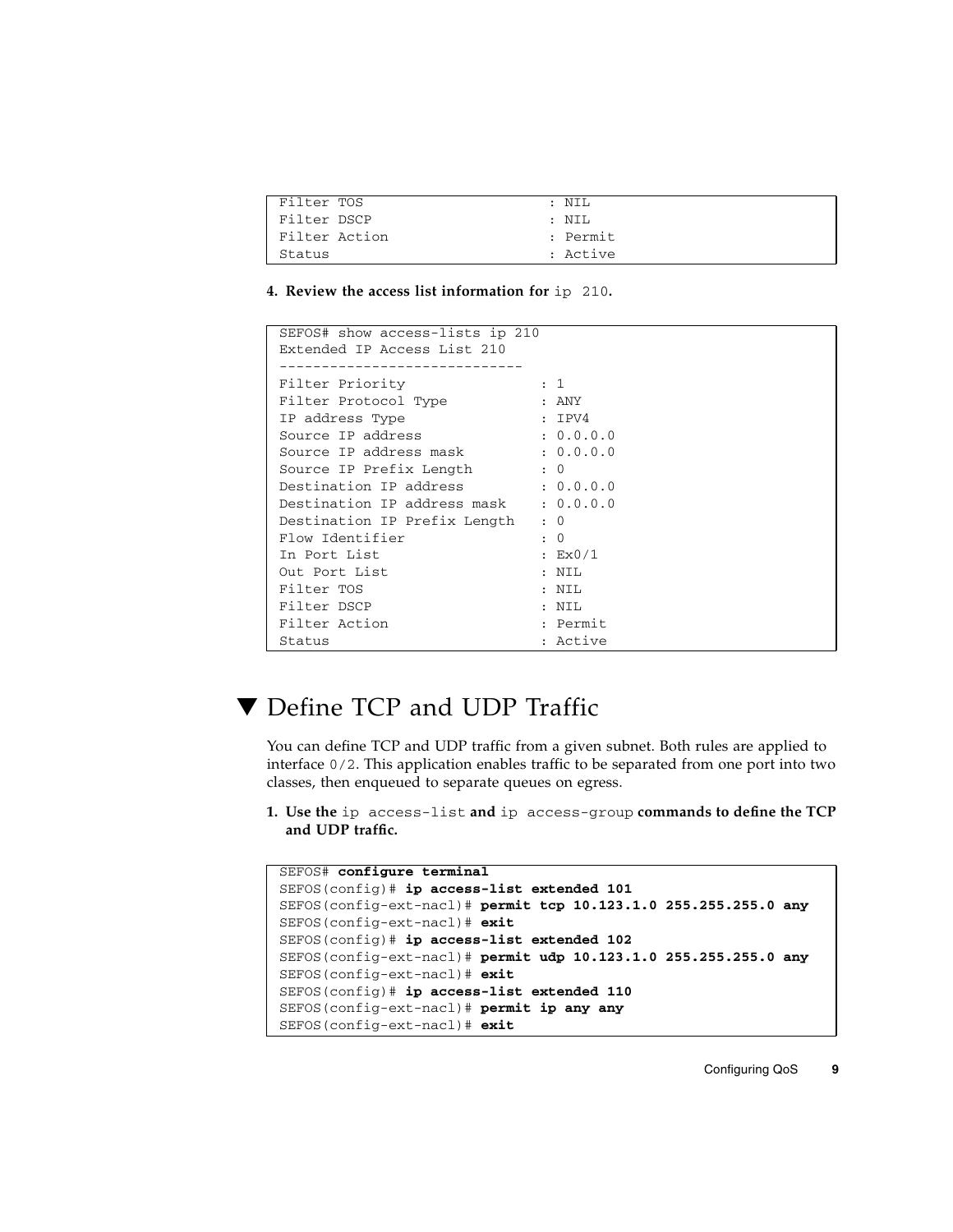```
SEFOS(config)# interface extreme-ethernet 0/2
SEFOS(config-if)# ip access-group 101 in
SEFOS(config-if)# ip access-group 102 in
SEFOS(config-if)# ip access-group 110 in
SEFOS(config-if)# end
```
**2. Review the access list for** ip 101**.**

| SEFOS# show access-lists ip 101       |                 |
|---------------------------------------|-----------------|
| Extended IP Access List 101           |                 |
|                                       |                 |
| Filter Priority                       | $\pm$ 1         |
| Filter Protocol Type                  | $\cdot$ TCP     |
| IP address Type                       | $\pm$ TPV4      |
| Source IP address                     | : 10.123.1.0    |
| Source IP address mask                | : 255.255.255.0 |
| Source IP Prefix Length<br>$\sim$ 24  |                 |
| Destination IP address : 0.0.0.0      |                 |
| Destination IP address mask : 0.0.0.0 |                 |
| Destination IP Prefix Length : 0      |                 |
| Flow Identifier<br>$\sim$ 0           |                 |
| In Port List                          | $:$ Ex0/2       |
| Out Port List                         | : NIL           |
| Filter TOS                            | : NIL           |
| Filter DSCP                           | : NIL           |
| Filter Source Ports From : 0          |                 |
| Filter Source Ports Till : 65535      |                 |
| Filter Destination Ports From : 0     |                 |
| Filter Destination Ports Till : 65535 |                 |
| Filter Action                         | : Permit        |
| Status                                | : Active        |

**3. Review the access list for** ip 102**.**

```
SEFOS# show access-lists ip 102
Extended IP Access List 102
-----------------------------
Filter Priority : 1
Filter Protocol Type \qquad \qquad : UDP
IP address Type : IPV4
Source IP address : 10.123.1.0
Source IP address mask : 255.255.255.0
Source IP Prefix Length : 24
Destination IP address : 0.0.0.0
Destination IP address mask : 0.0.0.0
Destination IP Prefix Length : 0
Flow Identifier : 0
```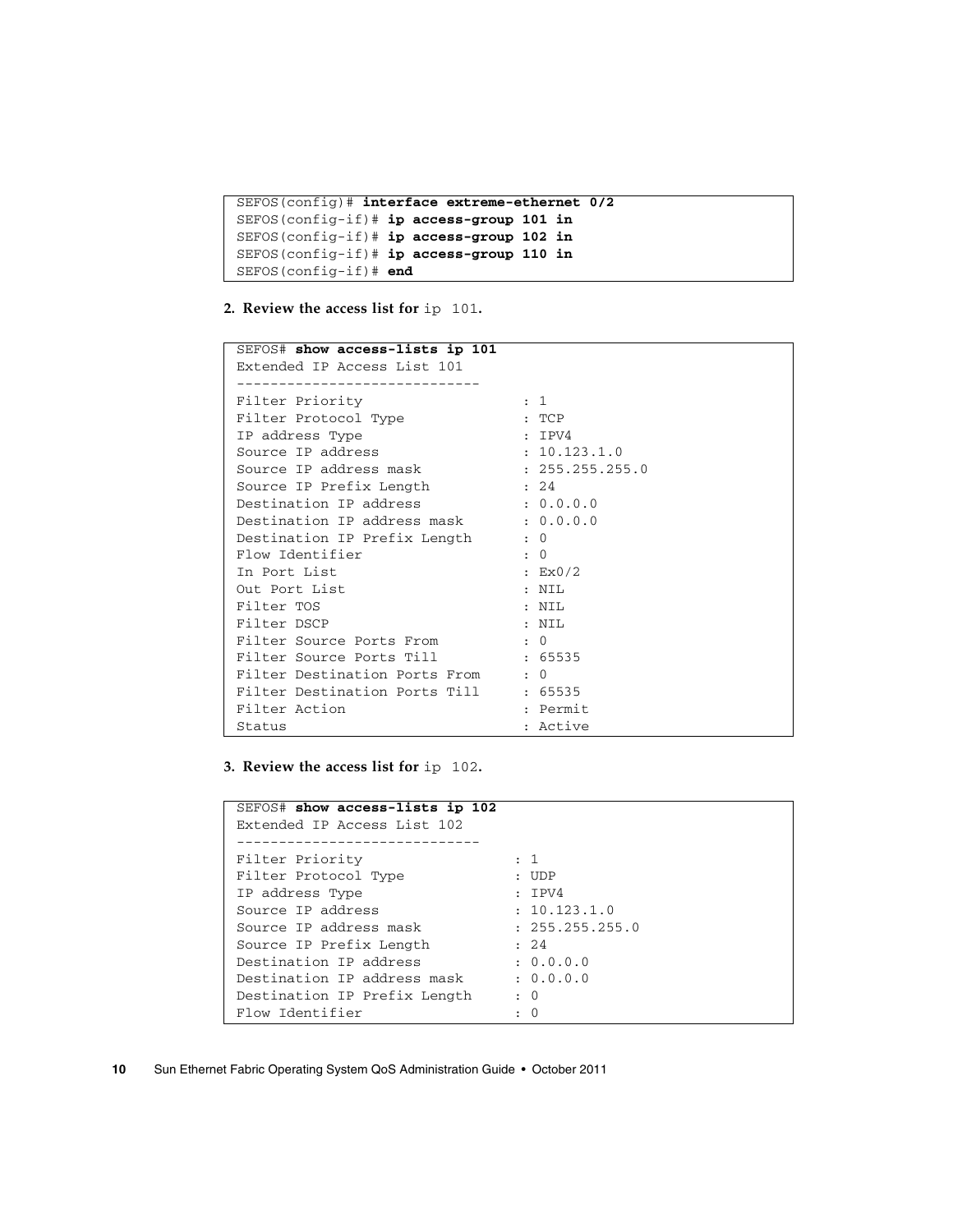| In Port List                  | $:$ Ex0/2 |
|-------------------------------|-----------|
| Out Port List                 | : NIL     |
| Filter TOS                    | : NIL     |
| Filter DSCP                   | : NIL     |
| Filter Source Ports From      | $\cdot$ 0 |
| Filter Source Ports Till      | : 65535   |
| Filter Destination Ports From | $\cdot$ 0 |
| Filter Destination Ports Till | : 65535   |
| Filter Action                 | : Permit  |
| Status                        | : Active  |
|                               |           |

**4. Review the access list for** ip 110**.**

| SEFOS# show access-lists ip 110       |           |
|---------------------------------------|-----------|
| Extended IP Access List 110           |           |
|                                       |           |
| Filter Priority                       | : 1       |
| Filter Protocol Type                  | : ANY     |
| IP address Type                       | : IPV4    |
| Source IP address                     | 0.0.0.0   |
| Source IP address mask : 0.0.0.0      |           |
| Source IP Prefix Length : 0           |           |
| Destination IP address : 0.0.0.0      |           |
| Destination IP address mask : 0.0.0.0 |           |
| Destination IP Prefix Length : 0      |           |
| Flow Identifier                       | $\cdot$ 0 |
| In Port List                          | $:$ Ex0/2 |
| Out Port List                         | : NIL     |
| Filter TOS                            | : NIL     |
| Filter DSCP                           | : NIL     |
| Filter Action                         | : Permit  |
| Status                                | : Active  |

<span id="page-14-0"></span>

### ▼ Define VLAN Tagged Packets

You can define a class of VLAN tagged packets and apply them to an interface.

**1. Use the** mac access-list **command to define the VLAN packages.**

```
SEFOS# configure terminal
SEFOS(config)# mac access-list extended 50
SEFOS(config-ext-macl)# permit any any Vlan 1000
SEFOS(config-ext-macl)# exit
SEFOS(config)# mac access-list extended 55
SEFOS(config-ext-macl)# permit any any
SEFOS(config-ext-macl)# exit
```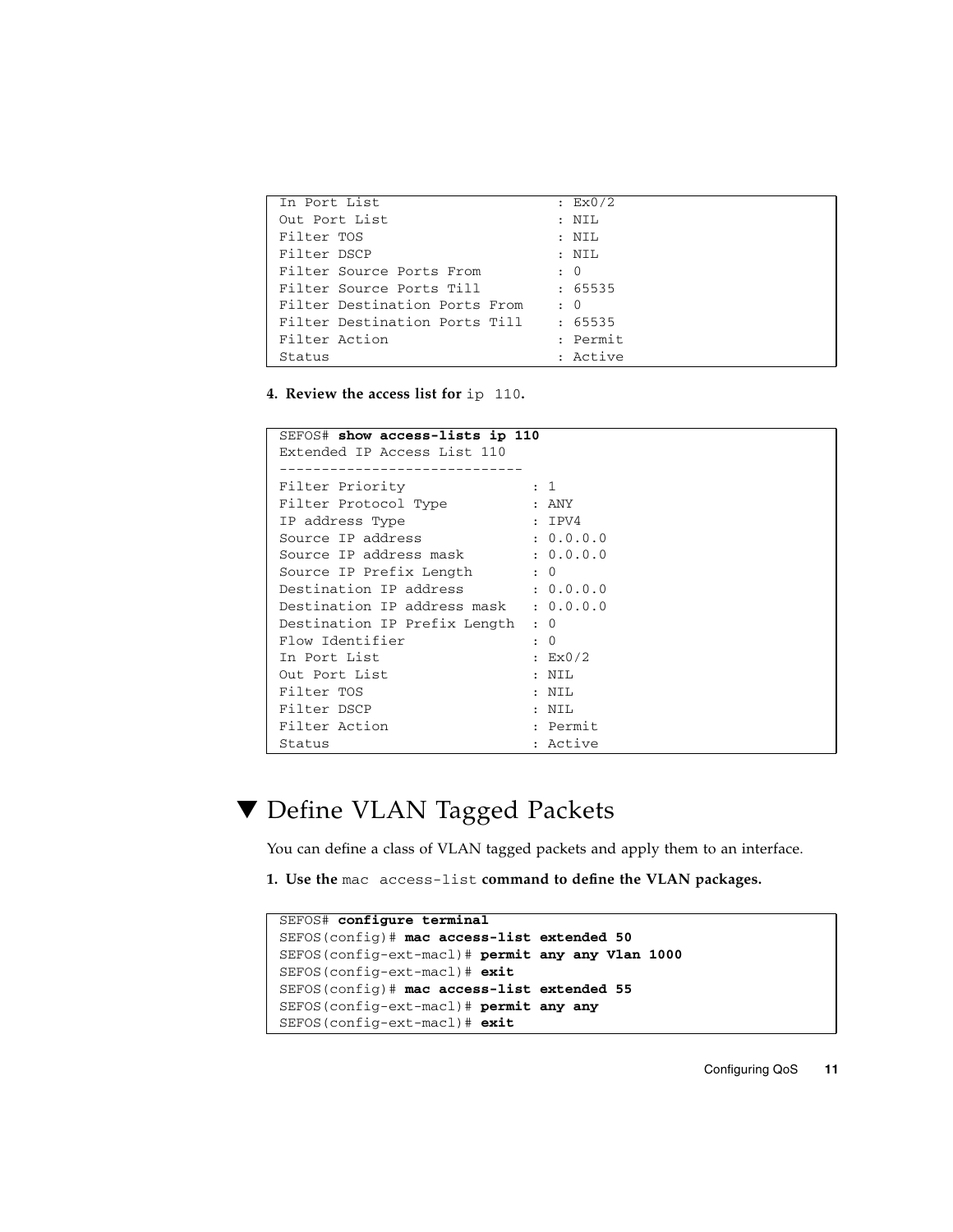**2. Apply the tagged packets to interface** 0/3**.**

```
SEFOS(config)# interface extreme-ethernet 0/3
SEFOS(config-if)# mac access-group 50 in
SEFOS(config-if)# mac access-group 55 in
SEFOS(config-if)# end
```
**3. Review the access list for mac** 50**.**

| SEFOS# show access-lists mac 50 |                     |
|---------------------------------|---------------------|
| Extended MAC Access List 50     |                     |
|                                 |                     |
| Filter Priority                 | : 1                 |
| Ether Type                      | $\colon 0$          |
| Protocol Type                   | $\colon 0$          |
| Vlan Id                         | : 1000              |
| User-Priority                   | $\cdot$ 0           |
| Destination MAC Address         | : 00:00:00:00:00:00 |
| Source MAC Address              | : 00:00:00:00:00:00 |
| In Port List                    | $:$ Ex0/3           |
| Filter Action                   | : Permit            |
| Status                          | : Active            |

**4. Review the access list for mac** 55**.**

| SEFOS# show access-lists mac 55 |                     |
|---------------------------------|---------------------|
| Extended MAC Access List 55     |                     |
|                                 |                     |
| Filter Priority                 | $\cdot$ 1           |
| Ether Type                      | $\colon 0$          |
| Protocol Type                   | $\colon 0$          |
| Vlan Id                         | $\cdot$ 0           |
| User-Priority                   | $\cdot$ 0           |
| Destination MAC Address         | : 00:00:00:00:00:00 |
| Source MAC Address              | : 00:00:00:00:00:00 |
| In Port List                    | $:$ Ex0/3           |
| Filter Action                   | : Permit            |
| Status                          | : Active            |

#### <span id="page-15-0"></span>▼ Define Incoming Packet Priorities

You can define the priority of incoming packets by using the priority-map command so that incoming packets are tagged with a defined priority. You can use the map interface command to define the interface.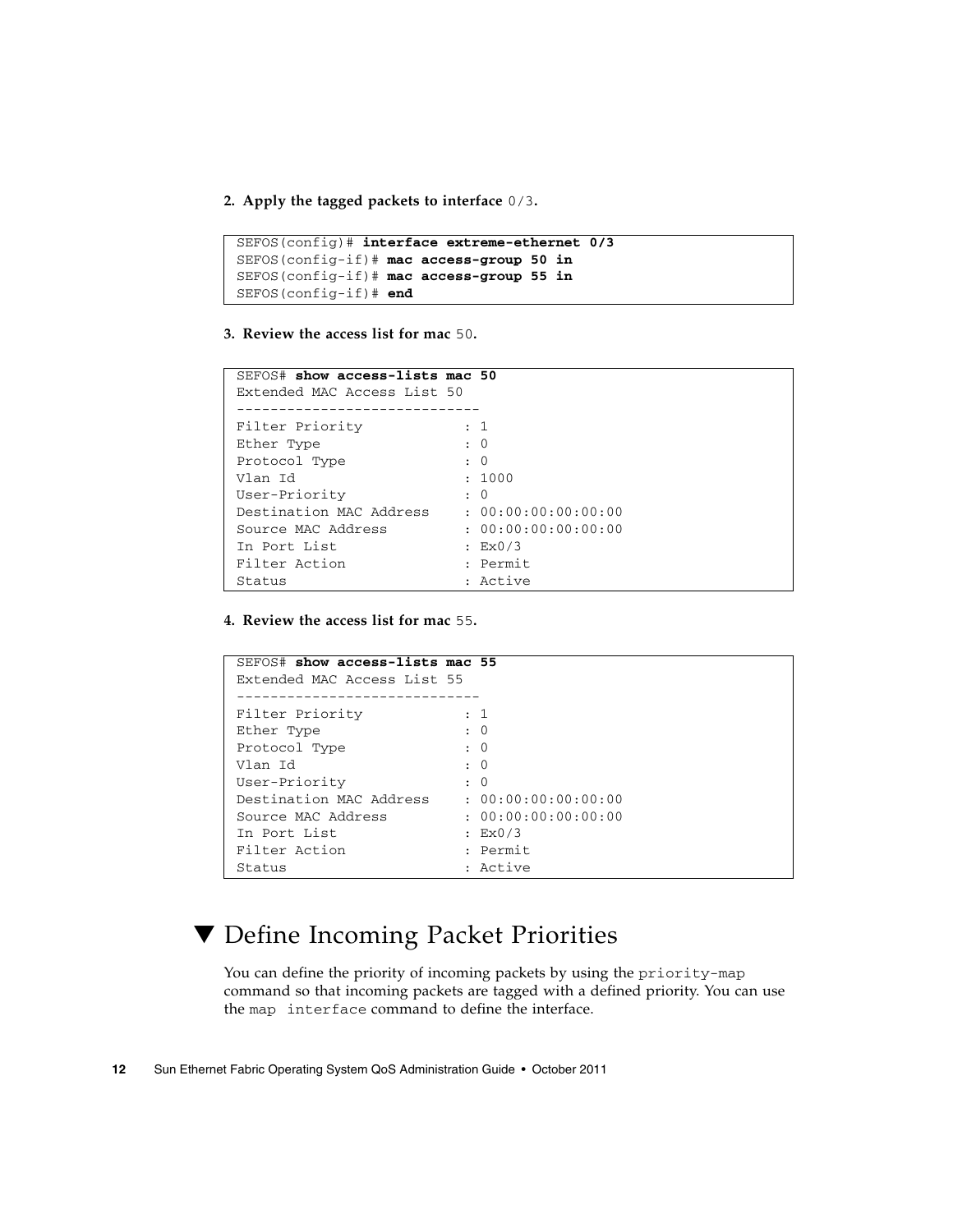**1. Define the priority for incoming packets on a given interface (**0/4 **in this example).**

```
SEFOS# configure terminal
SEFOS(config)# priority-map 500
SEFOS(config-pri-map)# map interface extreme-ethernet 0/4
in-Priority-type vlanPri in-priority 5 regen-priority 3
SEFOS(config-pri-map)# exit
SEFOS(config)# exit
```
**2. Review the priority map information.**

```
SEFOS# show priority-map 500
QoS Priority Map Entries
------------------------
PriorityMapId : 500
IfIndex : Ex0/4
VlanId : 0
InPriorityType : VlanPriority
InPriority : 5
RegenPriority : 3
InnerRegenPriority : None
```
You can use any of the preceding commands to define a packet stream. You must define each traffic stream with an interface. After you define a packet stream, you must map it into a traffic class for QoS management. You do this with the class-map command.

#### <span id="page-16-0"></span>▼ Define the Traffic Classes

Each instance of the class-map command shown in this example links each of the defined traffic classes shown in the prior examples with an identifier, by using the set class command. Use the identifiers with the policy-map command, as in the examples in the following sections.

#### **1. Define the traffic class.**

```
SEFOS# configure terminal
SEFOS(config)# class-map 1000
SEFOS(config-cls-map)# match access-group ip-access-list 200
SEFOS(config-cls-map)# set class 3000
SEFOS(config-cls-map)# exit
SEFOS(config)# class-map 1001
SEFOS(config-cls-map)# match access-group ip-access-list 101
SEFOS(config-cls-map)# set class 3001
```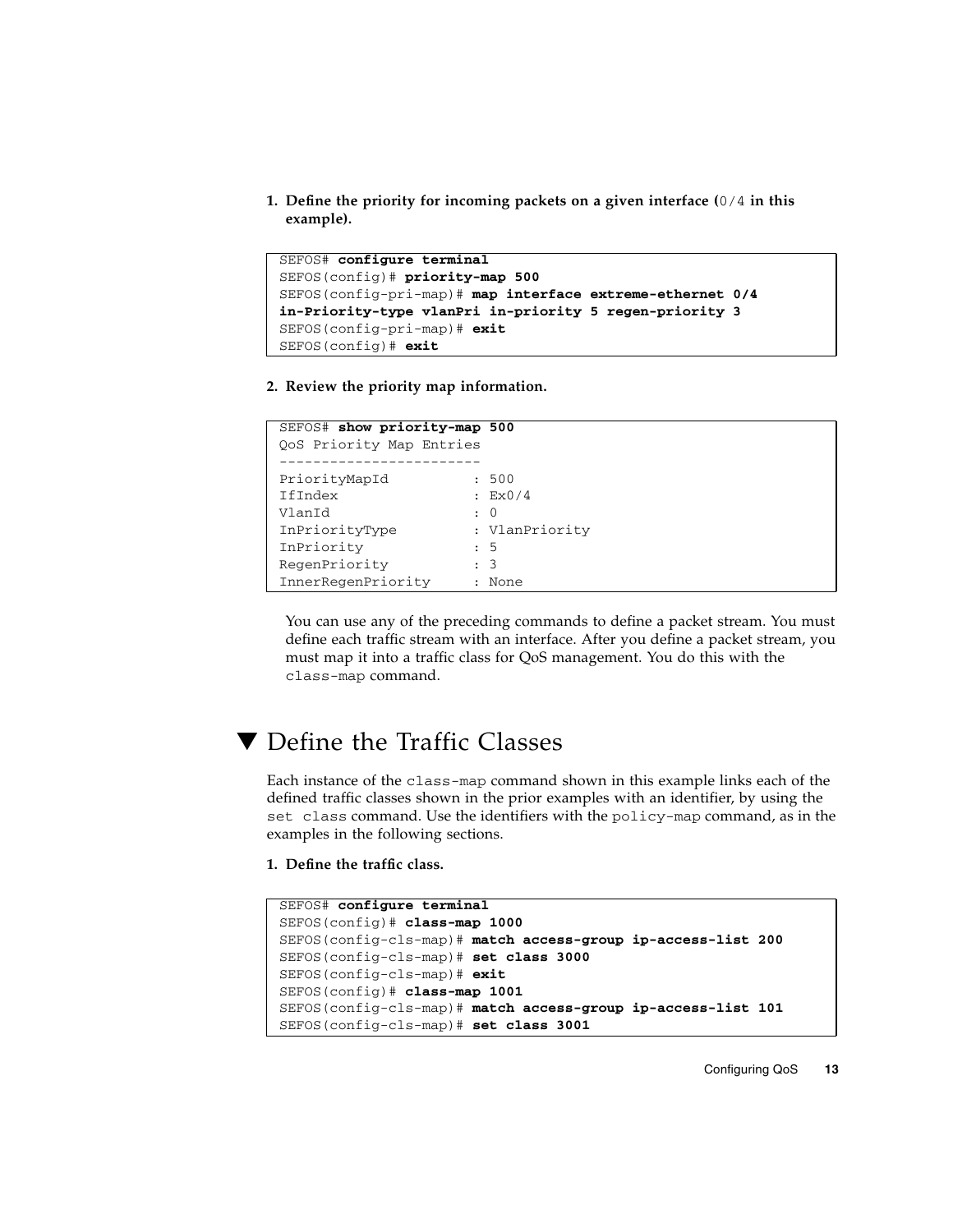```
SEFOS(config-cls-map)# exit
SEFOS(config)# class-map 1002
SEFOS(config-cls-map)# match access-group ip-access-list 102
SEFOS(config-cls-map)# set class 3002
SEFOS(config-cls-map)# exit
SEFOS(config)# class-map 1003
SEFOS(config-cls-map)# match access-group mac-access-list 50
SEFOS(config-cls-map)# set class 3003
SEFOS(config-cls-map)# exit
SEFOS(config)# class-map 1004
SEFOS(config-cls-map)# match access-group priority-map 500
SEFOS(config-cls-map)# set class 3004
SEFOS(config-cls-map)# exit
SEFOS(config)# exit
```
**2. Review the information for class-map** 1000**.**

```
SEFOS# show class-map 1000
QoS Class Map Entries
---------------------
ClassMapId : 1000
L2FilterId : None
L3FilterId : 200
PriorityMapId : None
CLASS : 3000
PolicyMapId : None
PreColor : None
Status : Active
```
**3. Review the information for class-map** 1001**.**

```
SEFOS# show class-map 1001
QoS Class Map Entries
---------------------
ClassMapId : 1001
L2FilterId : None
L3FilterId : 101
PriorityMapId : None
CLASS : 3001
PolicyMapId : None
PreColor : None
Status : Active
```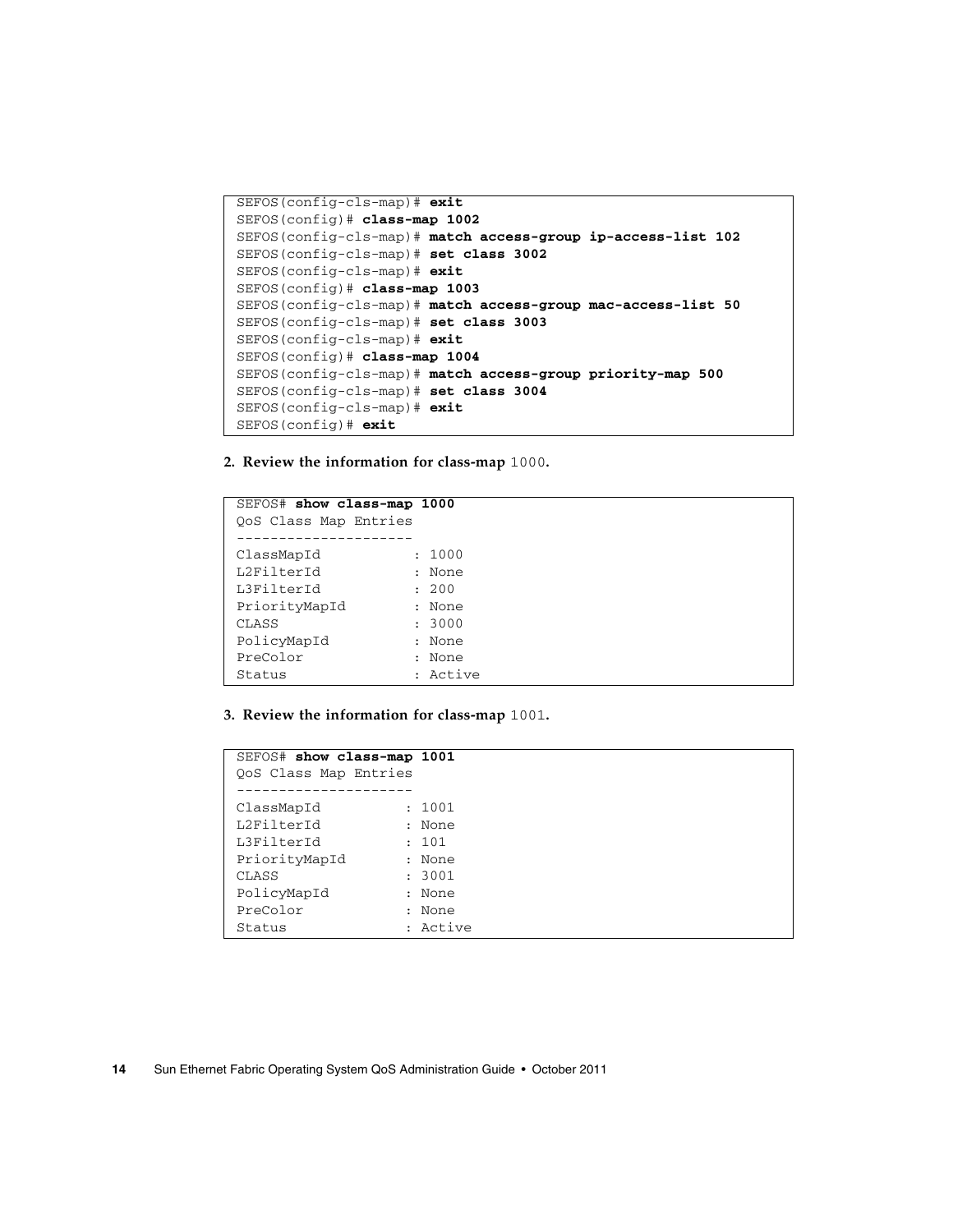**4. Review the information for class-map** 1002**.**

| SEFOS# show class-map 1002 |          |
|----------------------------|----------|
| ClassMapId                 | : 1002   |
| L2FilterId                 | : None   |
| L3FilterId                 | : 102    |
| PriorityMapId              | : None   |
| CLASS                      | : 3002   |
| PolicyMapId                | : None   |
| PreColor                   | : None   |
| Status                     | : Active |

**5. Review the information for class-map** 1003**.**

| SEFOS# show class-map 1003 |          |  |  |  |  |  |
|----------------------------|----------|--|--|--|--|--|
| OoS Class Map Entries      |          |  |  |  |  |  |
|                            |          |  |  |  |  |  |
| ClassMapId                 | : 1003   |  |  |  |  |  |
| L2FilterId                 | : 50     |  |  |  |  |  |
| L3FilterId<br>$\cdot$      | None     |  |  |  |  |  |
| PriorityMapId              | : None   |  |  |  |  |  |
| CLASS                      | : 3003   |  |  |  |  |  |
| PolicyMapId                | : None   |  |  |  |  |  |
| PreColor                   | : None   |  |  |  |  |  |
| Status                     | : Active |  |  |  |  |  |

**6. Review the information for class-map** 1004**.**

| SEFOS# show class-map 1004<br>QoS Class Map Entries |                      |  |  |
|-----------------------------------------------------|----------------------|--|--|
|                                                     |                      |  |  |
| ClassMapId                                          | : 1004               |  |  |
| L2FilterId                                          | None<br>$\mathbf{r}$ |  |  |
| L3FilterId                                          | : None               |  |  |
| PriorityMapId                                       | 500<br>$\mathbf{r}$  |  |  |
| CLASS                                               | : 3004               |  |  |
| PolicyMapId                                         | : None               |  |  |
| PreColor                                            | None<br>$\mathbf{r}$ |  |  |
| Status                                              | Active<br>$\cdot$    |  |  |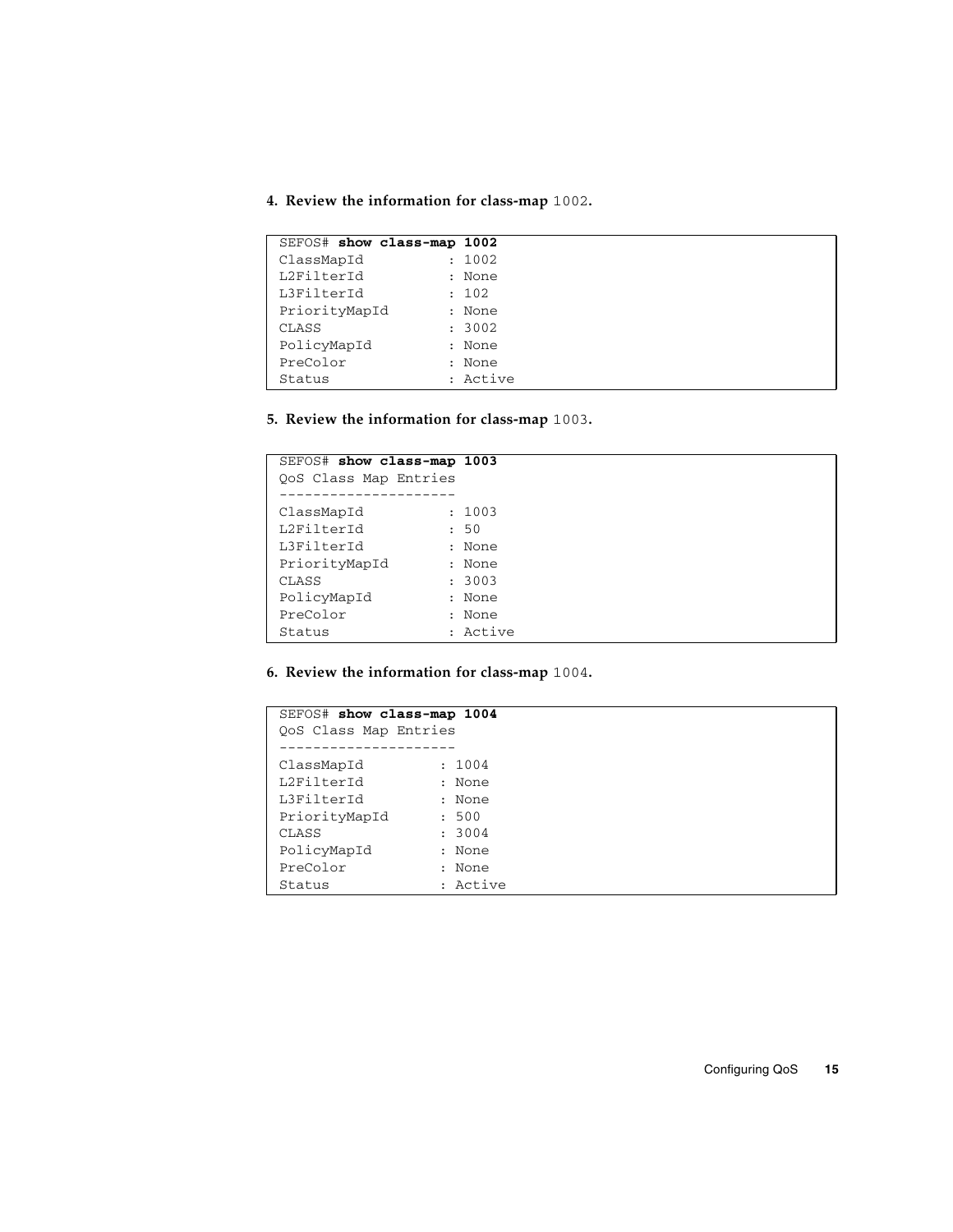### <span id="page-19-0"></span>▼ Set the Rate and Burst Tolerance of a Traffic Stream

You can use the meter command to set the rate (in Mbps) and burst tolerance (in KB) of a traffic stream.

**1. Set the rate and burst tolerance.**

```
SEFOS# configure terminal
SEFOS(config)# meter 4000
SEFOS(config-meter)# meter-type srTCM color-mode blind cir 5000
cbs 50 ebs 50
SEFOS(config-meter)# exit
SEFOS(config)# meter 4001
SEFOS(config-meter)# meter-type trTCM color-mode blind cir 5000
cbs 50 eir 7000 ebs 100
SEFOS(config-meter)# exit
SEFOS(config)# meter 4002
SEFOS(config-meter)# meter-type trTCM color-mode blind cir 7000
cbs 50 eir 9000 ebs 100
SEFOS(config-meter)# exit
SEFOS(config)# exit
```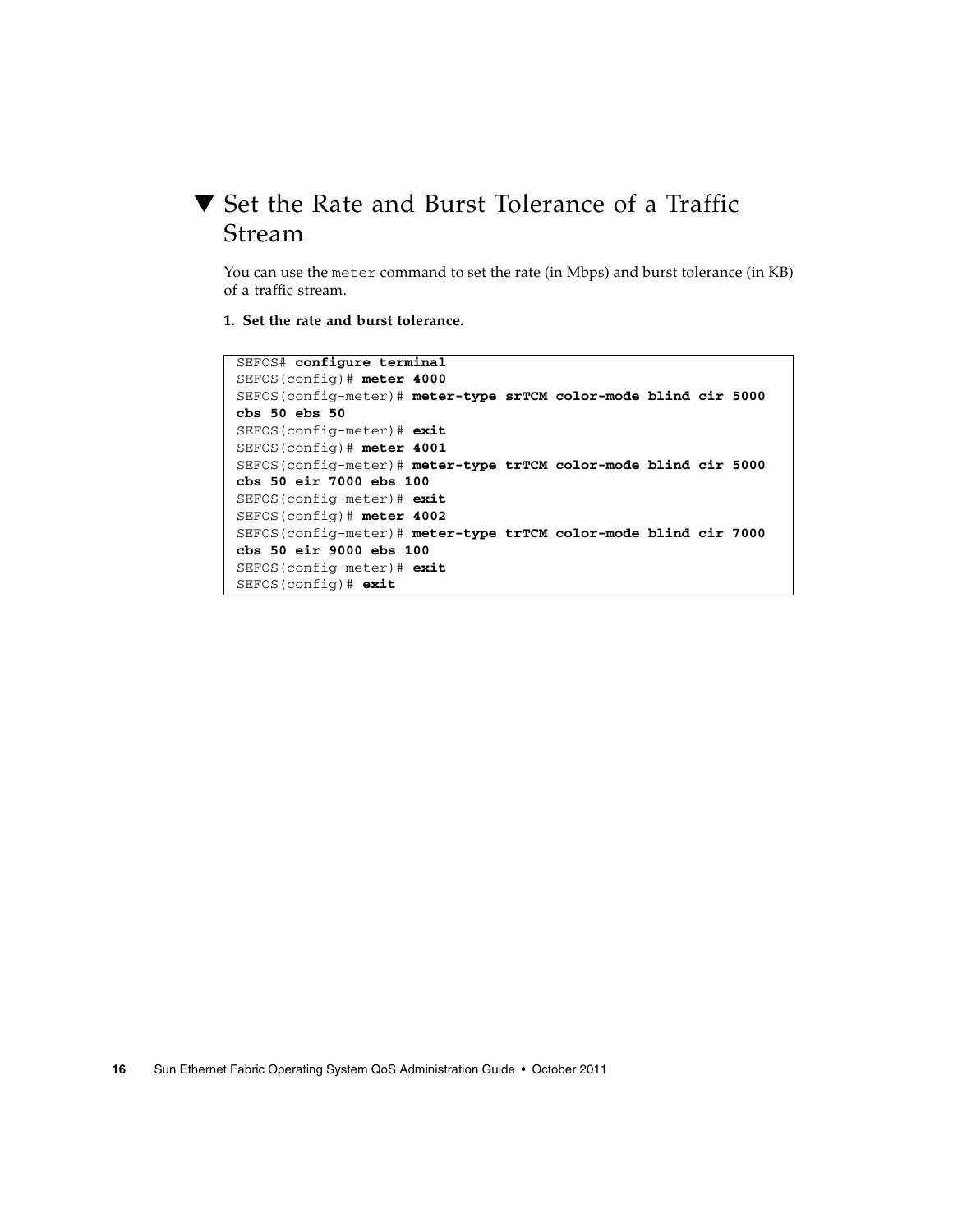#### **2. Review the meter information.**

| SEFOS# show meter        |            |          |
|--------------------------|------------|----------|
| QoS Meter Entries        |            |          |
| _________________        |            |          |
| MeterId : 4000           |            |          |
| Type                     |            | : SRTCM  |
| Color Mode : Color Blind |            |          |
| Interval : None          |            |          |
| CIR                      |            | :5000    |
| CBS                      | $\cdot$ 50 |          |
| EIR                      |            | : None   |
| EBS                      | $\cdot$ 50 |          |
| NextMeter : None         |            |          |
| Status                   |            | : Active |
|                          |            |          |
| MeterId                  |            | :4001    |
| : TRTCM<br>Type          |            |          |
| Color Mode : Color Blind |            |          |
| Interval : None          |            |          |
| CIR                      |            | :5000    |
| CBS                      | : 50       |          |
| EIR                      |            | : 7000   |
| EBS                      |            | : 100    |
| NextMeter : None         |            |          |
| Status : Active          |            |          |
|                          |            |          |
| MeterId : 4002           |            |          |
| : TRTCM<br>Type          |            |          |
| Color Mode : Color Blind |            |          |
| Interval                 |            | : None   |
| CIR                      |            | :7000    |
| CBS                      |            | : 50     |
| EIR                      |            | : 9000   |
| <b>EBS</b>               |            | : 100    |
| NextMeter : None         |            |          |
| Status                   |            | : Active |

The MeterID 4000 value defines a meter with the same CBS and EBS. This meter is effectively a simple token bucket meter.

### <span id="page-20-0"></span>▼ Set up the Ingress Policy

You can use the policy-map command to set up the ingress policy.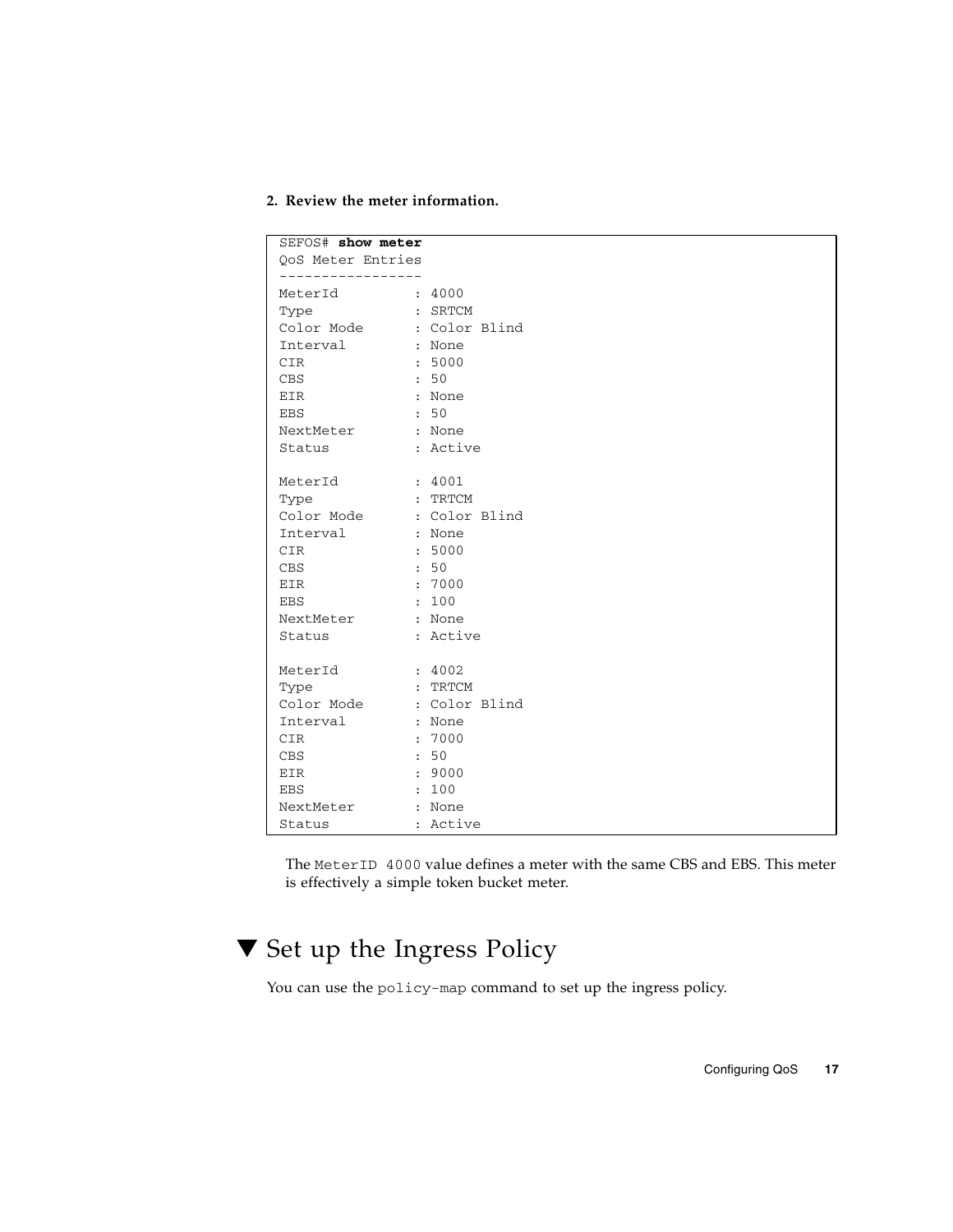**1. Link the traffic class to a defined meter.**

```
SEFOS(config)# policy-map 5000
SEFOS(config-ply-map)# set policy class 3000 default-priority-type
none
SEFOS(config-ply-map)# set meter 4001 conform-action
set-ip-dscp-transmit 10 exceed-action set-ip-dscp-transmit 12
violate-action set-ip-dscp-transmit 14
SEFOS(config-ply-map)# exit
SEFOS(config)# policy-map 5001
SEFOS(config-ply-map)# set policy class 3001 default-priority-type
none
SEFOS(config-ply-map)# set meter 4002 conform-action
set-ip-dscp-transmit 10 exceed-action set-ip-dscp-transmit 12
violate-action set-ip-dscp-transmit 14
SEFOS(config-ply-map)# exit
SEFOS(config)# policy-map 5002
SEFOS(config-ply-map)# set policy class 3002 default-priority-type
none
SEFOS(config-ply-map)# set meter 4002 conform-action
set-ip-dscp-transmit 10 exceed-action set-ip-dscp-transmit 12
violate-action set-ip-dscp-transmit 14
SEFOS(config-ply-map)# exit
SEFOS(config)# policy-map 5003
SEFOS(config-ply-map)# set policy class 3003 default-priority-type
none
SEFOS(config-ply-map)# set meter 4000 conform-action
set-ip-dscp-transmit 10 exceed-action set-ip-dscp-transmit 12
violate-action set-ip-dscp-transmit 14
SEFOS(config-ply-map)# exit
SEFOS(config)# policy-map 5004
SEFOS(config-ply-map)# set policy class 3004 default-priority-type
none
SEFOS(config-ply-map)# set meter 4000 conform-action
set-ip-dscp-transmit 10 exceed-action set-ip-dscp-transmit 12
violate-action set-ip-dscp-transmit 14
SEFOS(config-ply-map)# exit
SEFOS(config)# exit
```
#### **2. Review the policy map information.**

```
SEFOS# show policy-map
QoS Policy Map Entries
----------------------
PolicyMapId : 1
IfIndex : 0
Class : 1
DefaultPHB : None.
```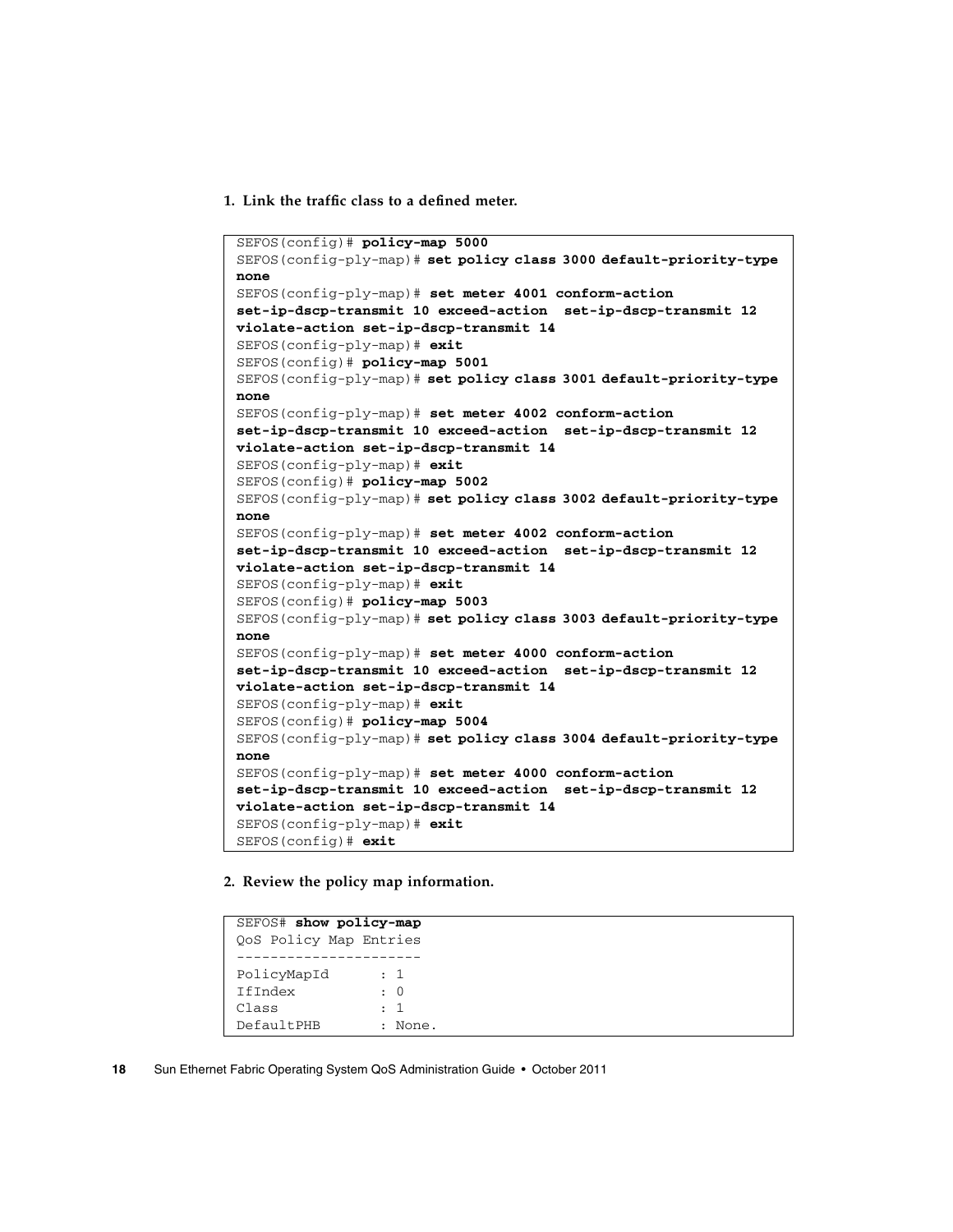| MeterId     | $\mathbf 0$<br>$\ddot{\cdot}$      |
|-------------|------------------------------------|
| ConNClass   | 0<br>$\ddot{\cdot}$                |
| ExcNClass   | $\mathbf 0$<br>$\mathbf{r}$        |
| VioNClass   | : 0                                |
| ConfAct     | : None.                            |
| ExcAct      | : None.                            |
| VioAct      | : None.                            |
|             |                                    |
| PolicyMapId | : 5000                             |
| IfIndex     | : 0                                |
| Class       | : 3000                             |
| DefaultPHB  | : None.                            |
| MeterId     | : 4001                             |
| ConNClass   | : 0                                |
| ExcNClass   | $\mathbf 0$<br>$\mathbf{r}$        |
| VioNClass   | : 0                                |
| ConfAct     | : IP Dscp 10                       |
| ExcAct      | : IP Dscp 12                       |
| VioAct      | IP Dscp 14<br>$\mathbf{r}$         |
|             |                                    |
|             |                                    |
| PolicyMapId | : 5001                             |
| IfIndex     | 0<br>$\ddot{\phantom{0}}$          |
| PolicyMapId | : 5003                             |
| Class       | : 3001                             |
| IfIndex     | : 0                                |
| Class       | : 3003                             |
| DefaultPHB  | : None.                            |
| MeterId     | : 4000                             |
| MeterId     | : 4002                             |
| ExcNClass   | : 0                                |
| DefaultPHB  | : None.                            |
| ConNClass   | $\mathbf 0$<br>$\mathbf{r}$        |
| ConNClass   | $\mathbf 0$<br>$\mathbf{L}$        |
| ExcNClass   | 0<br>$\ddot{\cdot}$                |
| VioNClass   | 0<br>$\ddot{\phantom{a}}$          |
| ConfAct     | IP Dscp 10<br>$\ddot{\cdot}$       |
| VioNClass   | : 0                                |
| ExcAct      | : IP Dscp 12                       |
| ConfAct     | IP Dscp 10<br>$\ddot{\cdot}$       |
| VioAct      | IP Dscp 14<br>$\ddot{\cdot}$       |
| ExcAct      | : IP Dscp 12                       |
| VioAct      | IP Dscp 14<br>$\ddot{\phantom{0}}$ |
| PolicyMapId | 5002<br>$\ddot{\cdot}$             |
| IfIndex     | 0<br>$\ddot{\phantom{a}}$          |
| PolicyMapId | 5004<br>$\ddot{\cdot}$             |
| Class       | 3002<br>$\ddot{\cdot}$             |
| IfIndex     | 0<br>$\ddot{\phantom{a}}$          |
| Class       | 3004<br>$\mathbf{r}$               |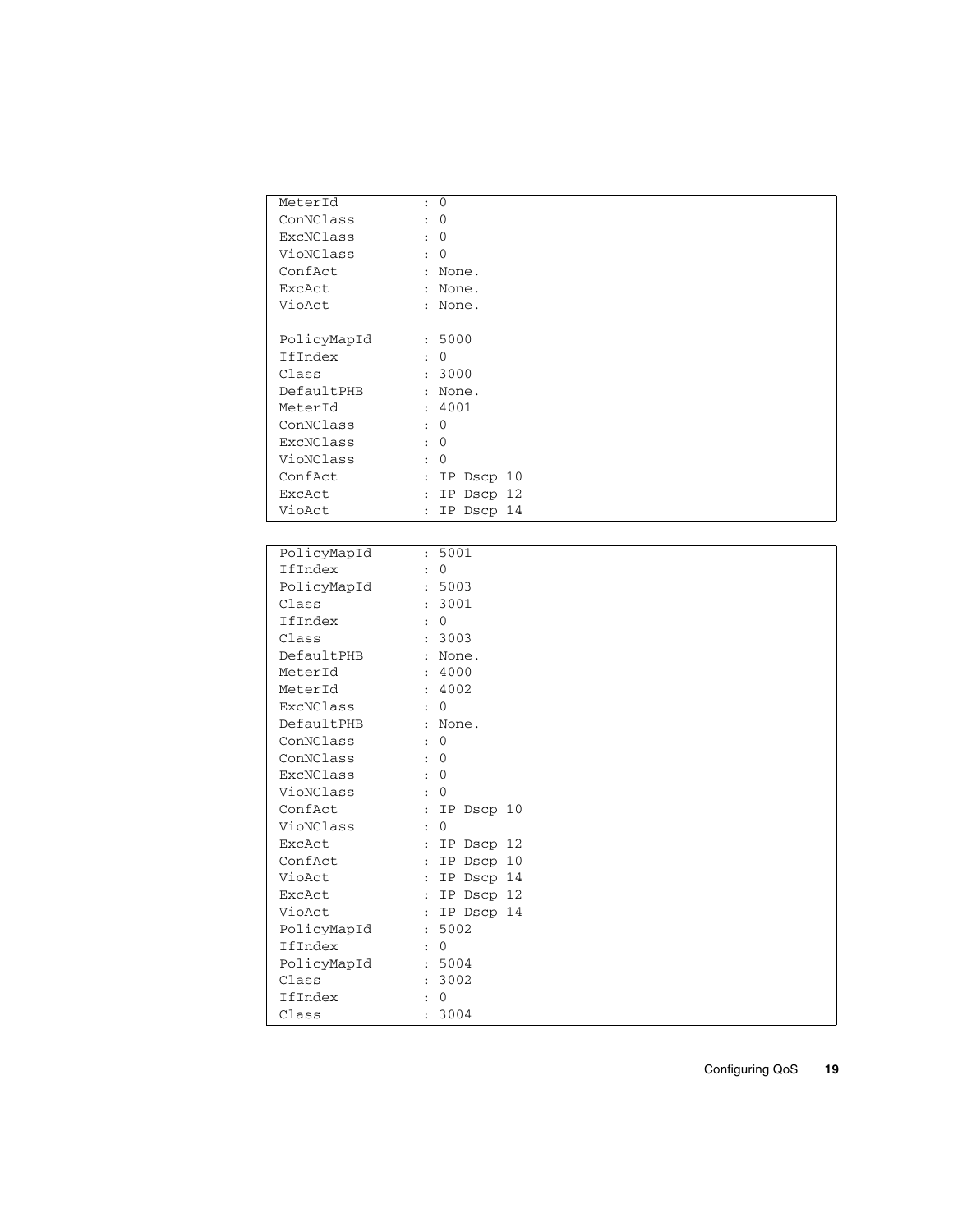| DefaultPHB | : None.                            |
|------------|------------------------------------|
| MeterId    | : 4000                             |
| MeterId    | : 4002                             |
| ExcNClass  | $\cdot$ 0                          |
| DefaultPHB | : None.                            |
| ConNClass  | $\colon 0$                         |
| ConNClass  | $\colon 0$                         |
| ExcNClass  | $\cdot$ 0                          |
| VioNClass  | $\cdot$ 0                          |
| ConfAct    | $:$ IP Dscp $10$                   |
| VioNClass  | : 0                                |
| ExcAct     | $:$ IP Dscp 12                     |
| ConfAct    | $:$ IP Dscp $10$                   |
| VioAct     | : IP Dscp 14                       |
| ExcAct     | $:$ IP Dscp 12                     |
| VioAct     | IP Dscp 14<br>$\ddot{\phantom{a}}$ |

# <span id="page-23-0"></span>Classifying and Scheduling Egress Class Traffic

After you define the traffic streams of interest, you must use the scheduler command to define the egress scheduler behavior.

The following procedures show how to classify and schedule egress class traffic:

- ["Define the Egress Scheduler Behavior" on page 20](#page-23-1)
- ["Define a General Shaper" on page 21](#page-24-0)
- ["Insatiate Egress Queues" on page 21](#page-24-1)

#### <span id="page-23-1"></span>▼ Define the Egress Scheduler Behavior

**1. Use the** scheduler **command to define the behavior at an interface.**

```
SEFOS# configure terminal
SEFOS(config)# scheduler 8000 interface extreme-ethernet 0/5
sched-algo deficit-rr
SEFOS(config)# exit
```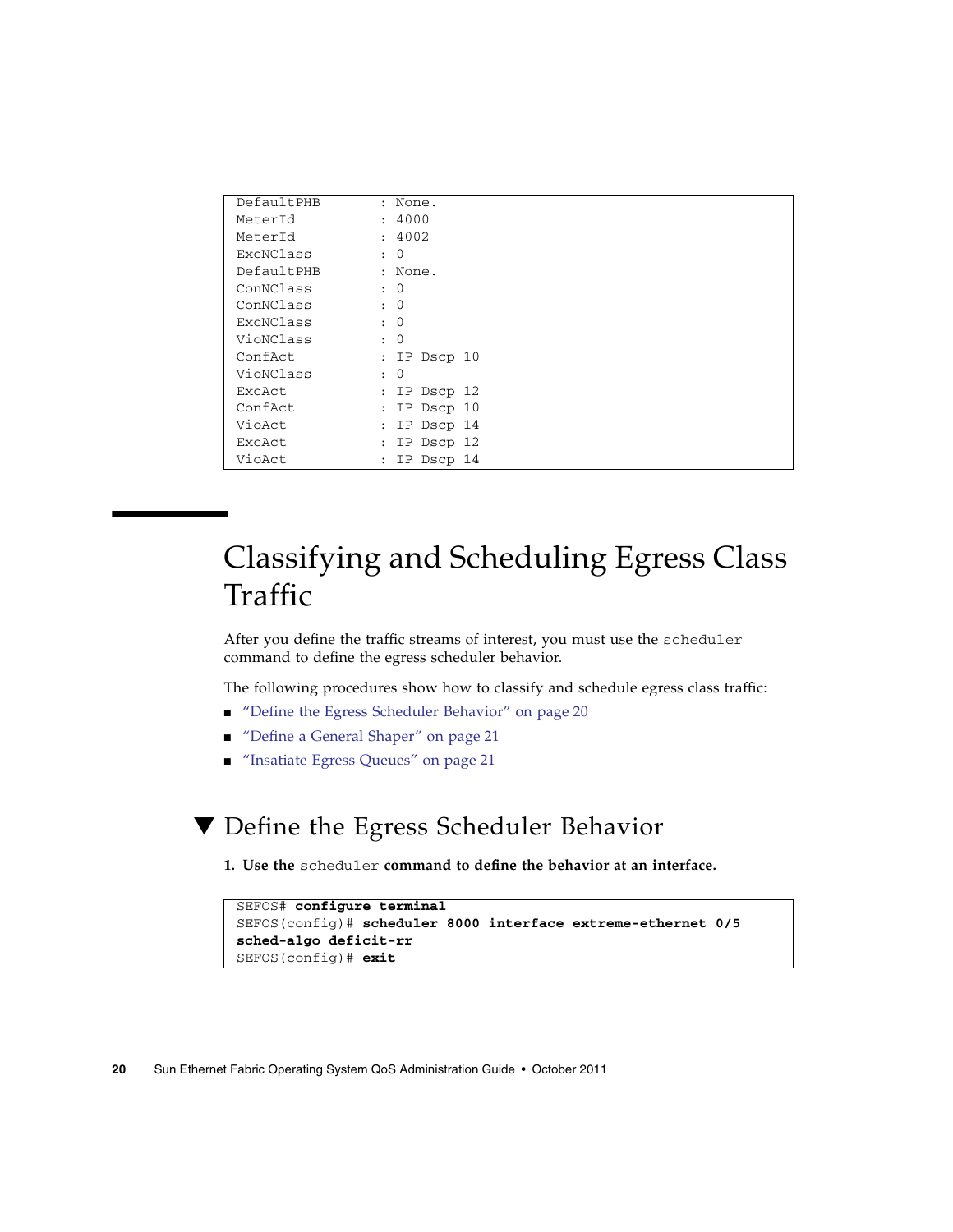**2. Review the scheduler entries.**

| SEFOS# show scheduler interface extreme-ethernet 0/5<br>OoS Scheduler Entries |      |                             |  |                |             |    |
|-------------------------------------------------------------------------------|------|-----------------------------|--|----------------|-------------|----|
|                                                                               |      |                             |  |                |             |    |
| IfIndex<br>Scheduler HL                                                       |      | Scheduler Index<br>GlobalId |  | Scheduler Algo | Shape Index |    |
|                                                                               |      |                             |  |                |             |    |
| Ex0/5                                                                         | 1    | weightedRoundRobin          |  | $\Omega$       |             | 5  |
| Ex0/5                                                                         | 8000 | deficitRoundRobin           |  | O              |             | 25 |

A default scheduler, 1, is defined at the interface 0/5. The scheduler command defines and sets the scheduler to be the current scheduler.

### <span id="page-24-0"></span>▼ Define a General Shaper

**1. Define the general shaper.**

```
SEFOS# configure terminal
SEFOS(config)# shape-template 7000 cir 5000 cbs 50
SEFOS(config)# exit
```
**2. Review the shape template entries.**

| SEFOS# show shape-template |      |     |       |            |
|----------------------------|------|-----|-------|------------|
| OoS Shape Template Entries |      |     |       |            |
|                            |      |     |       |            |
| ShapeTemplate Id           | CIR  | CBS | EIR   | <b>EBS</b> |
|                            |      |     |       |            |
| 7000                       | 5000 | 50  | 10000 | 10000      |

<span id="page-24-1"></span>

#### ▼ Insatiate Egress Queues

The queue command instantiates one of eight egress queues with a defined queue type, along with an optional shaper.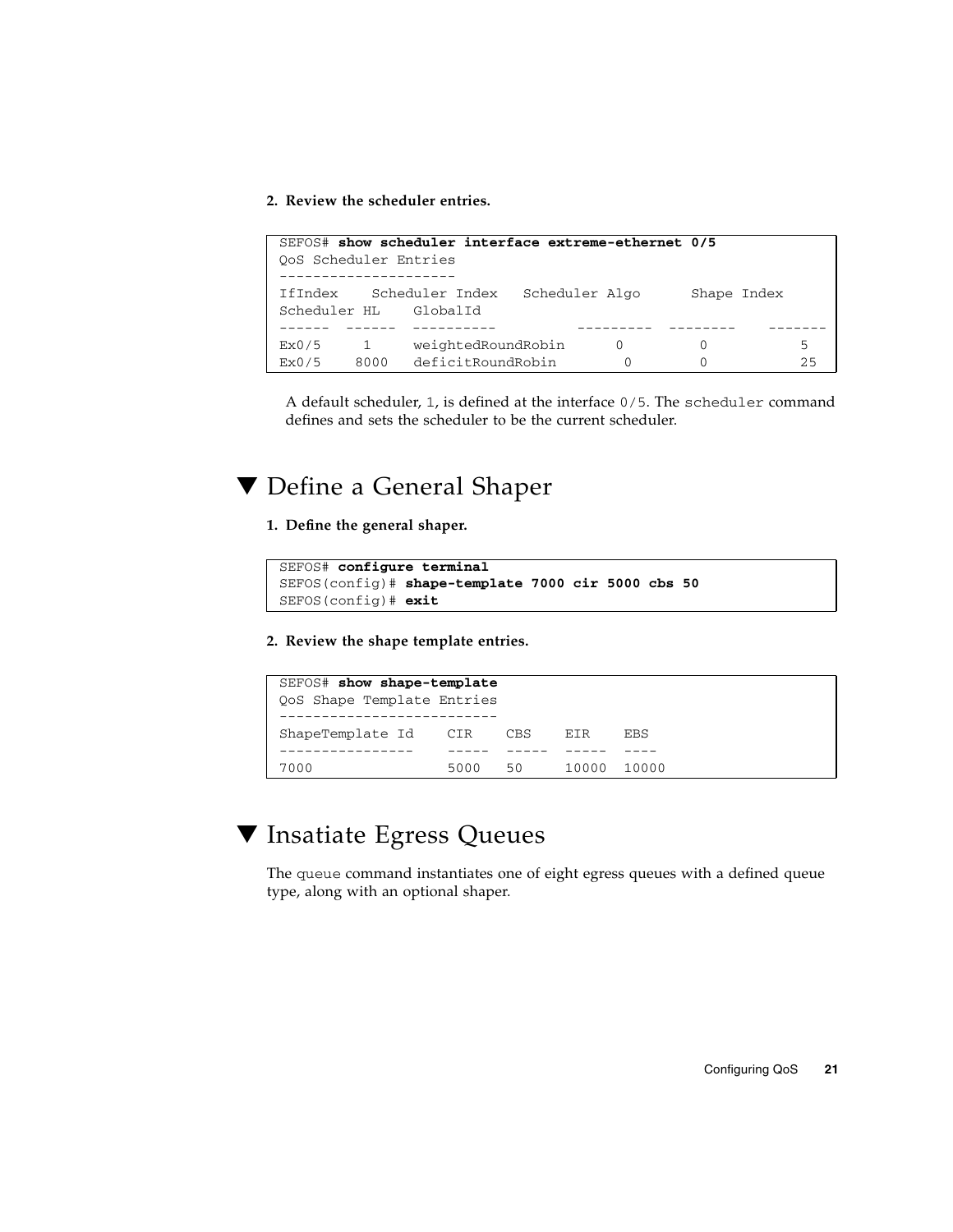**1. Instantiate egress queues at a defined interface (**0/5 **in this example).**

```
SEFOS# configure terminal
SEFOS(config)# queue 1 interface extreme-ethernet 0/5 scheduler
8000 weight 100
SEFOS(config)# queue 2 interface extreme-ethernet 0/5 scheduler
8000 weight 100
SEFOS(config)# queue 3 interface extreme-ethernet 0/5 scheduler
8000 weight 100 shaper 7000
SEFOS(config)# queue 4 interface extreme-ethernet 0/5 scheduler
8000 weight 100
SEFOS(config)# queue 5 interface extreme-ethernet 0/5 scheduler
8000 weight 100
SEFOS(config)# queue 6 interface extreme-ethernet 0/5 scheduler
8000 weight 100
SEFOS(config)# queue 7 interface extreme-ethernet 0/5 scheduler
8000 weight 100
SEFOS(config)# queue 8 interface extreme-ethernet 0/5 scheduler
8000 weight 100
SEFOS(config)# exit
```
**2. Review the queue entries.**

```
SEFOS# show queue interface extreme-ethernet 0/5
Ex0/5 8 1 8000 100 1 none 40
```
## <span id="page-25-0"></span>Mapping Ingress Traffic to Egress Class

The queue-map command links the traffic class defined in the set-class command or traffic with a regenerated priority to one of eight egress queues on an interface.

The following procedure shows how to map ingress traffic to egress class:

■ ["Map Ingress Traffic to Egress Class" on page 23](#page-26-0)